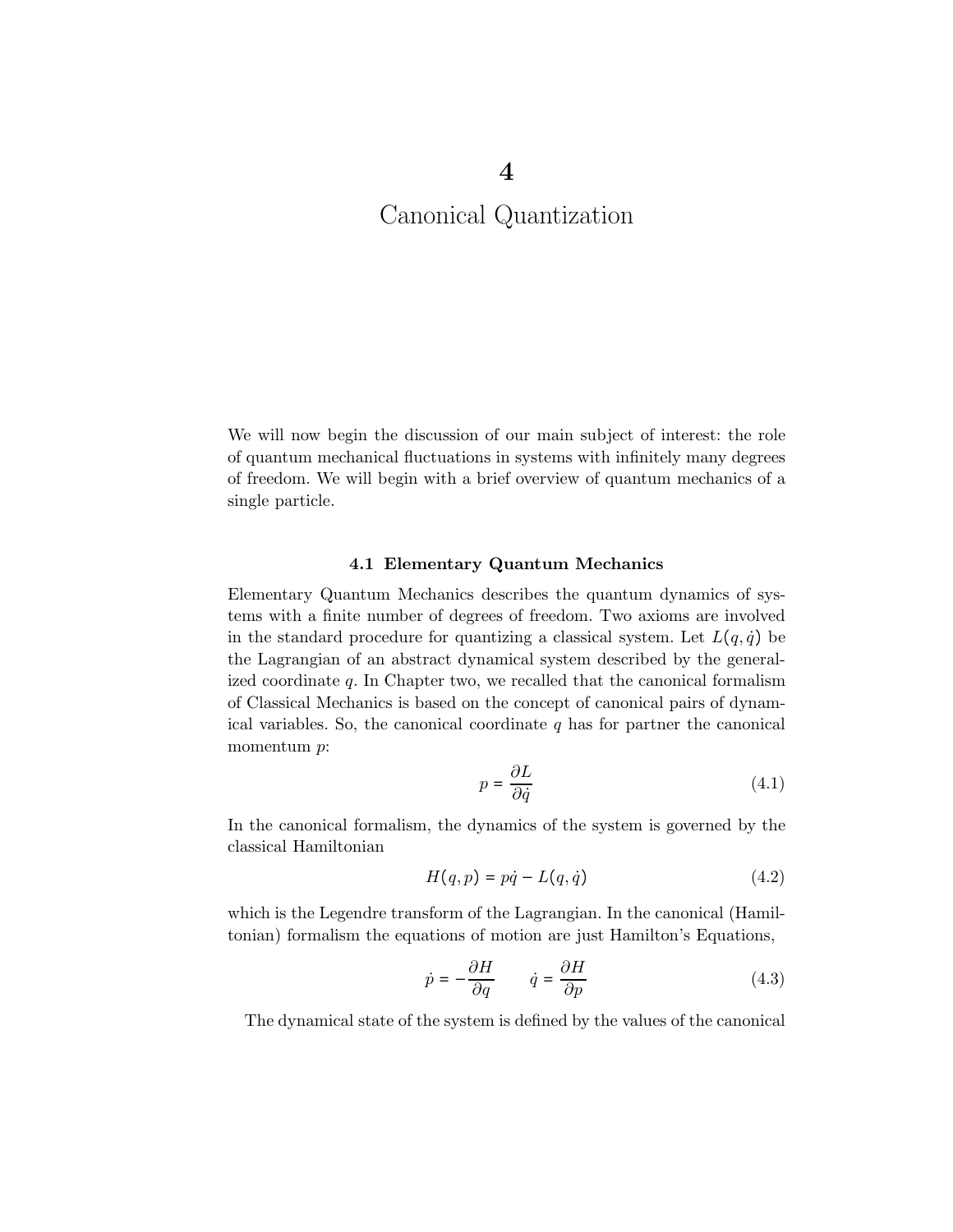coordinates and momenta at any given time t. As a result of these definitions, the coordinates and momenta satisfy a set of Poisson Bracket relations

$$
\{q, p\}_{PB} = 1 \qquad \{q, q\}_{PB} = \{p, p\}_{PB} = 0 \tag{4.4}
$$

where

$$
\{A, B\}_{PB} \equiv \frac{\partial A}{\partial q} \frac{\partial B}{\partial p} - \frac{\partial A}{\partial p} \frac{\partial B}{\partial q} \tag{4.5}
$$

In Quantum Mechanics, the primitive (or fundamental) notion is the concept of a physical state. A physical state of a system is a represented by a state vector in an abstract vector space, which is called the Hilbert space  $H$  of quantum states. The space  $H$  is a vector space in the sense that if two vectors  $|\Psi\rangle \in \mathcal{H}$  and  $|\Phi\rangle \in \mathcal{H}$  represent physical states, then the *linear* superposition  $|a\Psi + b\Phi\rangle = a|\Psi\rangle + b|\Phi\rangle$ , where a and b are two arbitrary complex numbers, also represents a physical state and thus it is an element of the Hilbert space i.e.  $|a\Psi + b\Phi\rangle \in \mathcal{H}$ . The *Superposition Principle* is an axiom of Quantum Mechanics.

In Quantum Mechanics, the dynamical variables, i.e. the generalized coordinates,  $\hat{q}$ , and the associated canonical momenta  $\hat{p}$ , the Hamiltonian H, etc., are represented by operators that act linearly on the Hilbert space of states. Hence, Quantum Mechanics is a linear theory, even though the physical observables obey non-linear Heisenberg equations of motion. Let us denote by A an arbitrary operator acting on the Hilbert space  $\mathcal{H}$ . The result of acting on the state  $|\Psi\rangle \in \mathcal{H}$  with the operator  $\hat{A}$  is another state  $|\Phi\rangle \in \mathcal{H}$ ,

$$
\hat{A}|\Psi\rangle = |\Phi\rangle \tag{4.6}
$$

The Hilbert space  $\mathcal H$  is endowed with an *inner product*. An inner product is an operation that assigns a complex number  $\langle \Phi | \Psi \rangle$  to a given pair of states  $|\Phi\rangle \in \mathcal{H}$  and  $|\Psi\rangle \in \mathcal{H}$ .

Since  $\mathcal H$  is a vector space, there exists a set of linearly independent states  $\{|\lambda\rangle\}$ , called a *basis*, that spans the entire Hilbert space. Thus, an arbitrary state  $|\Psi\rangle$  can be expanded as a linear combination of a complete set of states that form a basis of  $H$ ,

$$
|\Psi\rangle = \sum_{\lambda} \Psi_{\lambda} | \lambda \rangle \tag{4.7}
$$

which is unique for a fixed set of basis states. The basis states can be chosen to be orthonormal with respect to the inner product,

$$
\langle \lambda | \mu \rangle = \delta_{\lambda \mu} \tag{4.8}
$$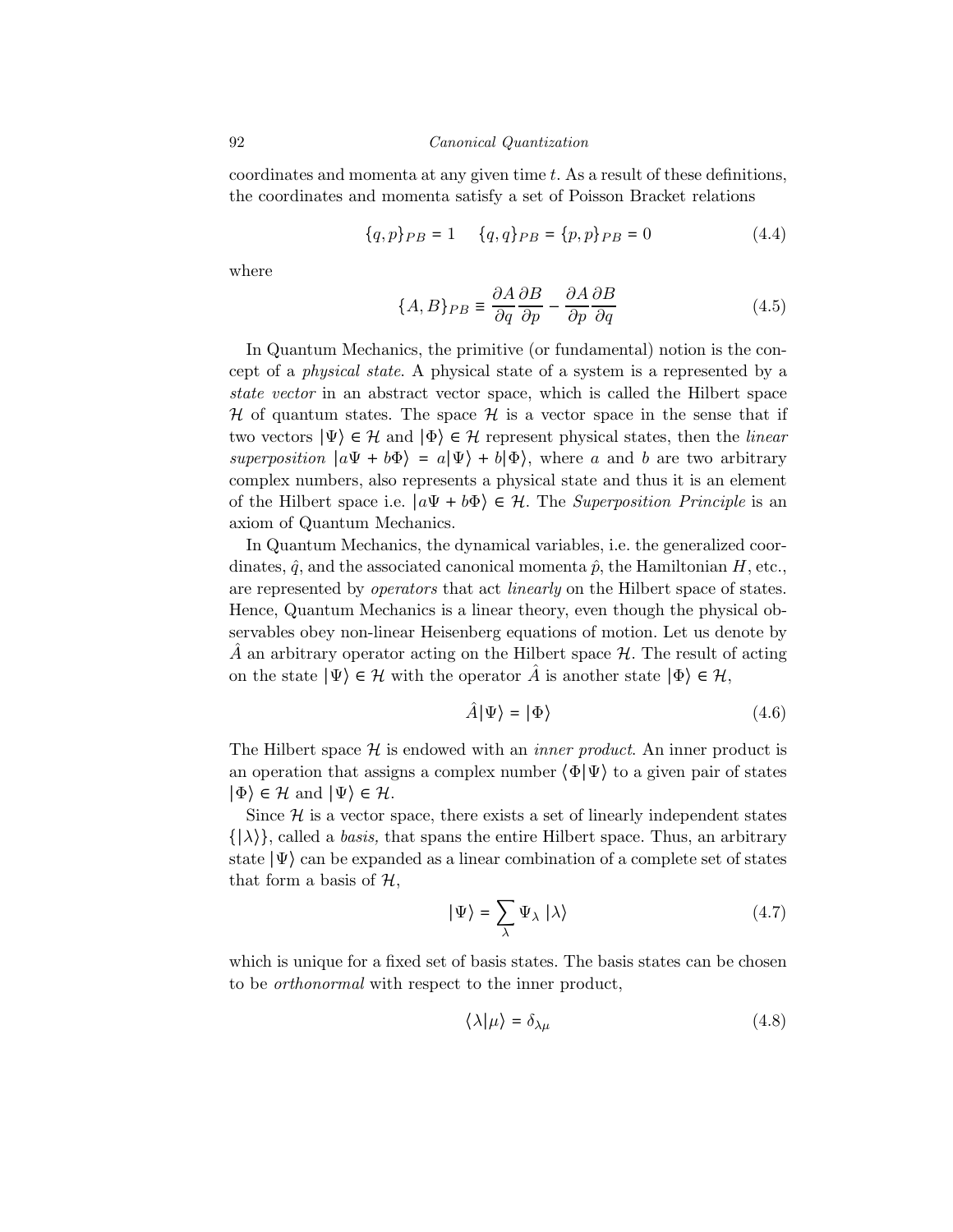#### 4.1 Elementary Quantum Mechanics 93

In general, if  $|\Psi\rangle$  and  $|\Phi\rangle$  are normalized states

$$
\langle \Psi | \Psi \rangle = \langle \Phi | \Phi \rangle = 1 \tag{4.9}
$$

the action of an operator  $\hat{A}$  on a state  $|\Psi\rangle$  is proportional to a (generally different) state ∣Φ⟩,

$$
\hat{A}|\Psi\rangle = \alpha|\Phi\rangle \tag{4.10}
$$

The coefficient  $\alpha$  is a complex number that depends on the pair of states and on the operator  $\tilde{A}$ . This coefficient is the *matrix element* of  $\tilde{A}$  between the state  $|\Psi\rangle$  and  $|\Phi\rangle$ , which we write with the notation

$$
\alpha = \langle \Phi | \hat{A} | \Psi \rangle \tag{4.11}
$$

Operators that act on a Hilbert space do not generally commute with each other. One of the axioms of Quantum Mechanics is the Correspondence *Principle* which states that in the classical limit,  $\hbar \rightarrow 0$ , the operators should effectively become numbers, and commute with each other in the classical limit.

The procedure of canonical quantization consists in demanding that to the classical canonical pair  $(q, p)$ , that satisfies the Poisson Bracket  $\{q, p\}_{PB} = 1$ , we associate a *pair of operators*  $\hat{q}$  and  $\hat{p}$ , acting on the Hilbert space of states H, which obey the canonical commutation relations

$$
[\hat{q}, \hat{p}] = i\hbar \qquad [\hat{q}, \hat{q}] = [\hat{p}, \hat{p}] = 0 \qquad (4.12)
$$

Here  $[\hat{A}, \hat{B}]$  is the commutator of the operators  $\hat{A}$  and  $\hat{B}$ ,

$$
[\hat{A}, \hat{B}] = \hat{A}\hat{B} - \hat{B}\hat{A}
$$
 (4.13)

In particular, two operators that do not commute with each other cannot be diagonalized simultaneously. Hence, it is not possible to measure simultaneously with arbitrary precision in the same physical state two non-commuting observables. This is the the Uncertainty Principle.

By following this prescription, we assign to the classical Hamiltonian  $H(q, p)$ , which is a *function* of the dynamical variables q and p, an *operator*  $H(\hat{q}, \hat{p})$  obtained by replacing the dynamical variables with the corresponding operators. Other classical dynamical quantities are similarly associated in Quantum Mechanics with quantum operators that act on the Hilbert space of states. Moreover, all operators associated with classical physical quantities, in Quantum Mechanics are hermitian operators relative to the inner product defined in the Hilbert space  $\mathcal{H}$ . Namely, if  $\hat{A}$  is an operator and  $\hat{A}^{\dagger}$  is the *adjoint* of  $\hat{A}$ 

$$
\langle \Psi | \hat{A}^{\dagger} | \Phi \rangle \equiv \langle \Phi | \hat{A} \Psi \rangle^*, \tag{4.14}
$$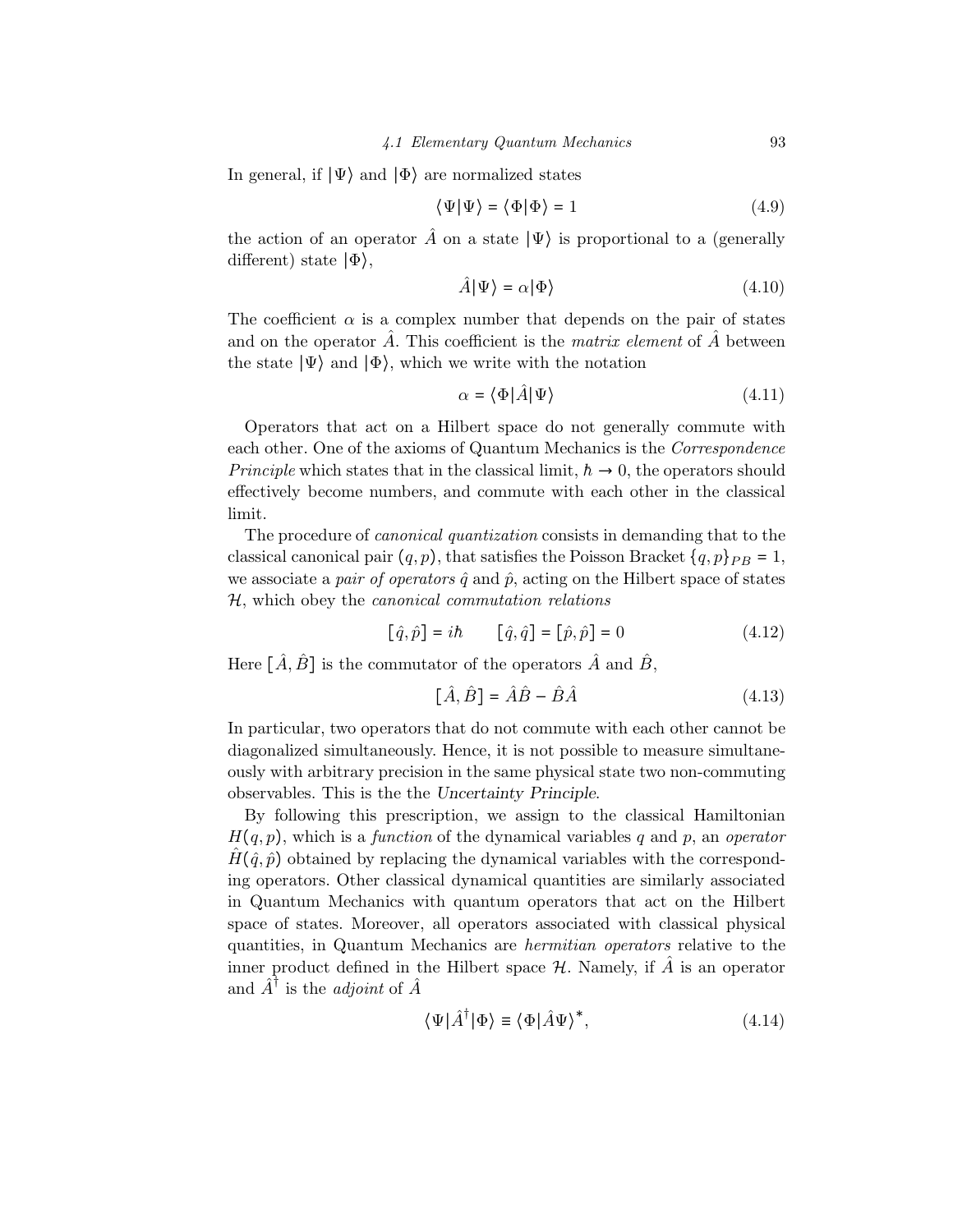then,  $\hat{A}$  is hermitian iff  $\hat{A} = \hat{A}^{\dagger}$  (with suitable boundary conditions).

The quantum mechanical state of the system at time t,  $|\Psi(t)\rangle$ , obeys the Schrödinger Equation

$$
i\hbar \frac{\partial}{\partial t} | \Phi(t) \rangle = \hat{H}(\hat{q}, \hat{p}) | \Psi(t) \rangle \tag{4.15}
$$

The state  $|\Psi(t)\rangle$  is uniquely determined by the initial state  $|\Psi(0)\rangle$ . Thus, in Quantum Mechanics, just as in Classical Mechanics, the Hamiltonian is the generator of the (infinitesimal) time evolution of the state of a physical system.

It is always possible to choose a basis in which a particular operator is diagonal. For instance, if the operator is the canonical coordinate  $\hat{q}$ , a possible set of basis states are labelled by  $q$  and are its eigenstates, i.e.

$$
\hat{q}|q\rangle = q |q\rangle \tag{4.16}
$$

The basis states  $\{ |q\rangle \}$  are *orthonormal* and *complete*,

$$
\langle q|q'\rangle = \delta(q - q'), \qquad \hat{I} = \int dq \, |q\rangle\langle q| \tag{4.17}
$$

A state vector  $|\Psi\rangle$  can be expanded in an arbitrary basis. If the basis of states is  $\{|q\rangle\}$ , the expansion is

$$
|\Psi\rangle = \sum_{q} \Psi(q) |q\rangle \equiv \int_{-\infty}^{+\infty} dq \Psi(q) |q\rangle \tag{4.18}
$$

where we used that the eigenvalues of the coordinate  $q$  are the real numbers. The coefficients  $\Psi(q)$  of this expansion

$$
\Psi(q) = \langle q | \Psi \rangle,\tag{4.19}
$$

i.e. the amplitude to find the system at coordinate  $q$  in this state, are the values of the *wave function* of the state  $|\Psi\rangle$  in the *coordinate representation*.

Since the canonical momentum  $\hat{p}$  does not commute with  $\hat{q}$ , it is not diagonal in this representation. Just as in Classical Mechanics, in Quantum Mechanics too the momentum operator  $\hat{p}$  is the *generator of infinitesimal* displacements. Consider the states  $|q\rangle$  and  $\exp(-\frac{i}{\hbar}a\hat{p})|q\rangle$ . It is easy to prove that the latter is the state  $|q + a\rangle$  since

$$
\hat{q} \exp\left(-\frac{i}{\hbar}a\hat{p}\right)|q\rangle \equiv \hat{q}\sum_{n=0}^{\infty}\frac{1}{n!}\left(\frac{-ia}{\hbar}\right)^n\hat{p}^n|q\rangle\tag{4.20}
$$

Using the commutation relation  $[\hat{q}, \hat{p}] = i\hbar$ , it is easy to show that

$$
\left[\hat{q},\hat{p}^n\right] = i\hbar n \hat{p}^{n-1} \tag{4.21}
$$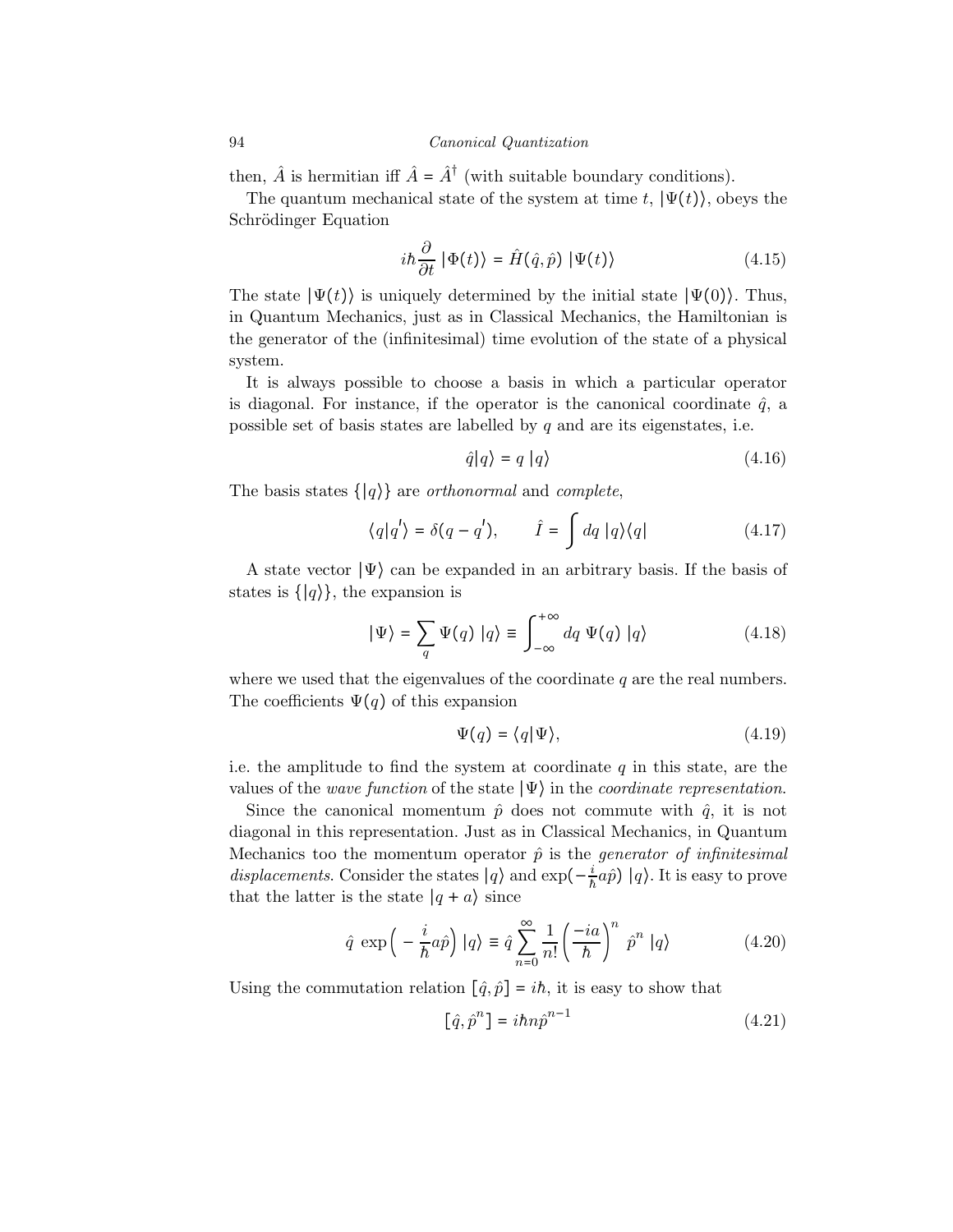Hence, we can write

$$
\hat{q} \exp\left(-\frac{i}{\hbar}a\hat{p}\right)|q\rangle = (q+a)\exp\left(-\frac{i}{\hbar}a\hat{p}\right)|q\rangle \tag{4.22}
$$

Thus,

$$
\exp\left(-\frac{i}{\hbar}a\hat{p}\right)|q\rangle = |q+a\rangle\tag{4.23}
$$

This is a unitary transformation, i.e.

$$
\left(\exp\left(-\frac{i}{\hbar}a\hat{p}\right)\right)^{-1} = \left(\exp\left(-\frac{i}{\hbar}a\hat{p}\right)\right)^{\dagger} \tag{4.24}
$$

We can now use this property to compute the matrix element

$$
\langle q | \exp\left(\frac{i}{\hbar}a\hat{p}\right) | \Psi \rangle \equiv \Psi(q+a)
$$
 (4.25)

For a infinitesimally small, it can be approximated by

$$
\Psi(q+a) \approx \Psi(q) + \frac{i}{\hbar} a \langle q | \hat{p} | \Psi \rangle + \dots \tag{4.26}
$$

We find that the matrix element for  $\hat{p}$  has to satisfy

$$
\langle q|\hat{p}|\Psi\rangle = \frac{\hbar}{i}\lim_{a\to 0} \frac{\Psi(q+a) - \Psi(q)}{a}
$$
 (4.27)

Thus, the operator  $\hat{p}$  is represented by a differential operator

$$
\langle q|\hat{p}|\Psi\rangle \equiv \frac{\hbar}{i}\frac{\partial}{\partial q}\Psi(q) = \frac{\hbar}{i}\frac{\partial}{\partial q}\langle q|\Psi\rangle
$$
 (4.28)

It is easy to check that the coordinate representation of the operator

$$
\hat{p} = \frac{\hbar}{i} \frac{\partial}{\partial q} \tag{4.29}
$$

and the coordinate operator  $\hat{q}$  satisfy the commutation relation  $[\hat{q}, \hat{p}] = i\hbar$ .

## 4.2 Canonical quantization in Field Theory

We will now apply the axioms of Quantum Mechanics to a Classical Field Theory. The result will be a Quantum Field Theory. For the sake of simplicity we will consider first the case of a scalar field  $\phi(x)$ . We have seen before that, given a Lagrangian density  $\mathcal{L}(\phi, \partial_{\mu}\phi)$ , the Hamiltonian can be found once the canonical momentum  $\Pi(x)$  is defined,

$$
\Pi(x) = \frac{\delta \mathcal{L}}{\delta \partial_0 \phi(x)}\tag{4.30}
$$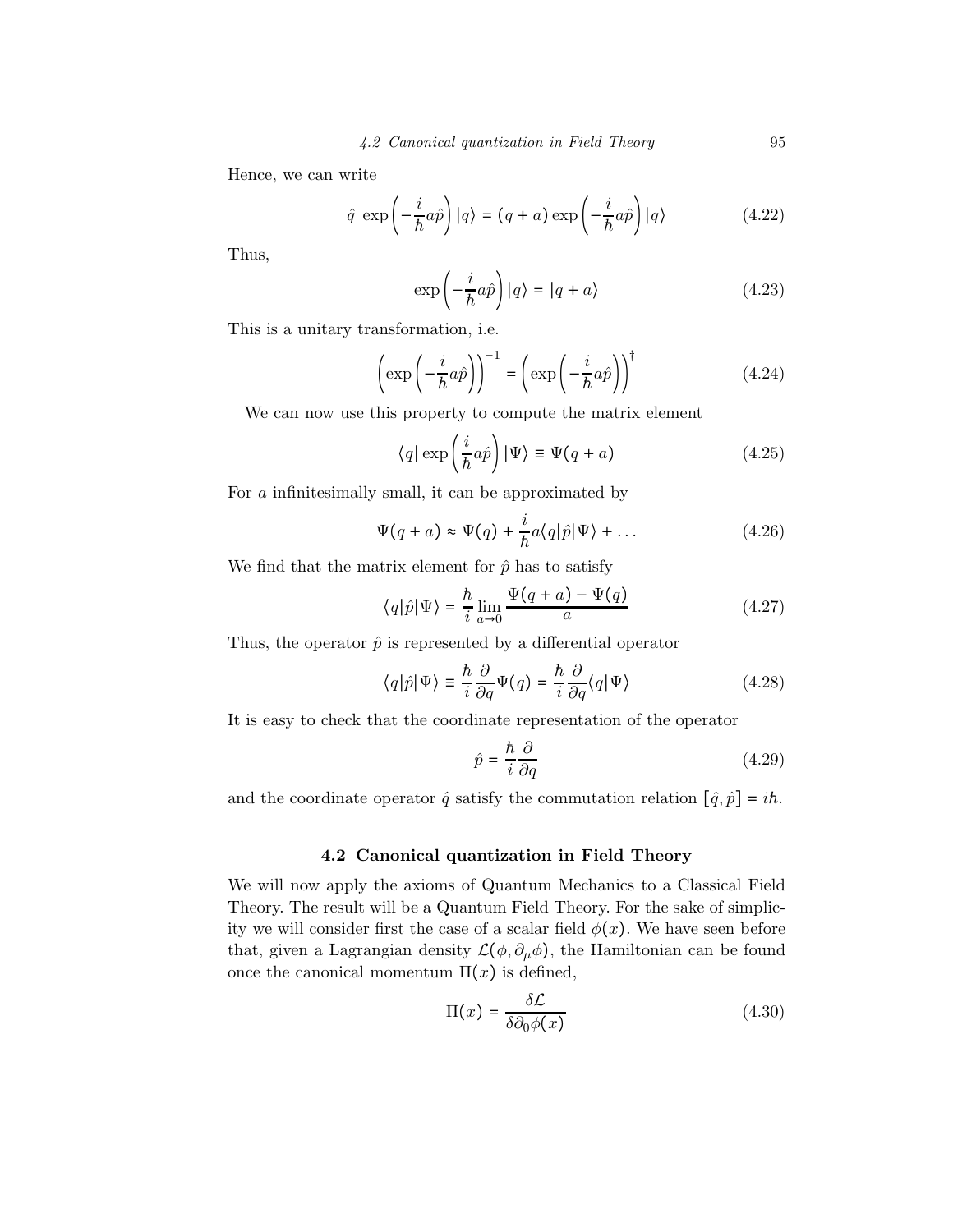On a given time surface  $x_0$ , the classical Hamiltonian is

$$
H = \int d^3x \left[ \Pi(x, x_0) \partial_0 \phi(x, x_0) - \mathcal{L}(\phi, \partial_\mu \phi) \right]
$$
(4.31)

We quantize this theory by assigning to each dynamical variable of the classical theory a hermitian operator that acts on the Hilbert space of the quantum states of the system. Thus, the field  $\hat{\phi}(x)$  and the canonical momentum  $\hat{\Pi}(x)$  are operators acting on a Hilbert space. These operators obey canonical commutation relations

$$
\left[\hat{\phi}(\boldsymbol{x}), \hat{\Pi}(\boldsymbol{y})\right] = i\hbar \delta(\boldsymbol{x} - \boldsymbol{y})\tag{4.32}
$$

In the *field representation*, the Hilbert space is the vector space of wave functions  $\Psi$  which are *functionals* of the configurations of the field (at a fixed time), which we will denote as  $\{\phi(x)\}\$ . In this notation, the wave functionals, i.e. the amplitude to find the state of the field in a given configuration, are

$$
\Psi[\{\phi(x)\}] \equiv \langle \{\phi(x)\} | \Psi \rangle \tag{4.33}
$$

In this representation, the field is a diagonal operator

$$
\langle \{\phi\}|\hat{\phi}(\boldsymbol{x})|\Psi\rangle \equiv \phi(\boldsymbol{x}) \langle \{\phi(\boldsymbol{x})\}|\Psi\rangle = \phi(\boldsymbol{x}) \Psi[\{\phi\}] \qquad (4.34)
$$

The canonical momentum  $\hat{\Pi}(x)$  is not diagonal in this representation but acts on the wave functionals as a functional differential operator,

$$
\langle \{\phi\} | \hat{\Pi}(\boldsymbol{x}) | \Psi \rangle \equiv \frac{\hbar}{i} \frac{\delta}{\delta \phi(\boldsymbol{x})} \Psi[\{\phi\}] \tag{4.35}
$$

What we just described is the Schrödinger Picture of quantum field theory. In this picture, as usual, the *operators* are time-independent but the *states* are time-dependent and satisfy the Schrödinger Equation

$$
i\hbar \partial_0 \Psi[\{\phi\}, x_0] = \widehat{H} \Psi[\{\phi\}, x_0]
$$
\n(4.36)

For the particular case of a scalar field  $\phi$  with the classical Lagrangian  $\mathcal L$ 

$$
\mathcal{L} = \frac{1}{2} (\partial_{\mu} \phi)^2 - V(\phi) \tag{4.37}
$$

the quantum mechanical Hamiltonian operator  $\hat{H}$  is

$$
\widehat{H} = \int d^3x \left\{ \frac{1}{2} \widehat{\Pi}^2(x) + \frac{1}{2} (\nabla \widehat{\phi}(x))^2 + V(\phi(x)) \right\} \tag{4.38}
$$

The stationary states are the eigenstates of the Hamiltonian  $\widehat{H}$ .

While it is possible to proceed further with the Schrödinger picture, the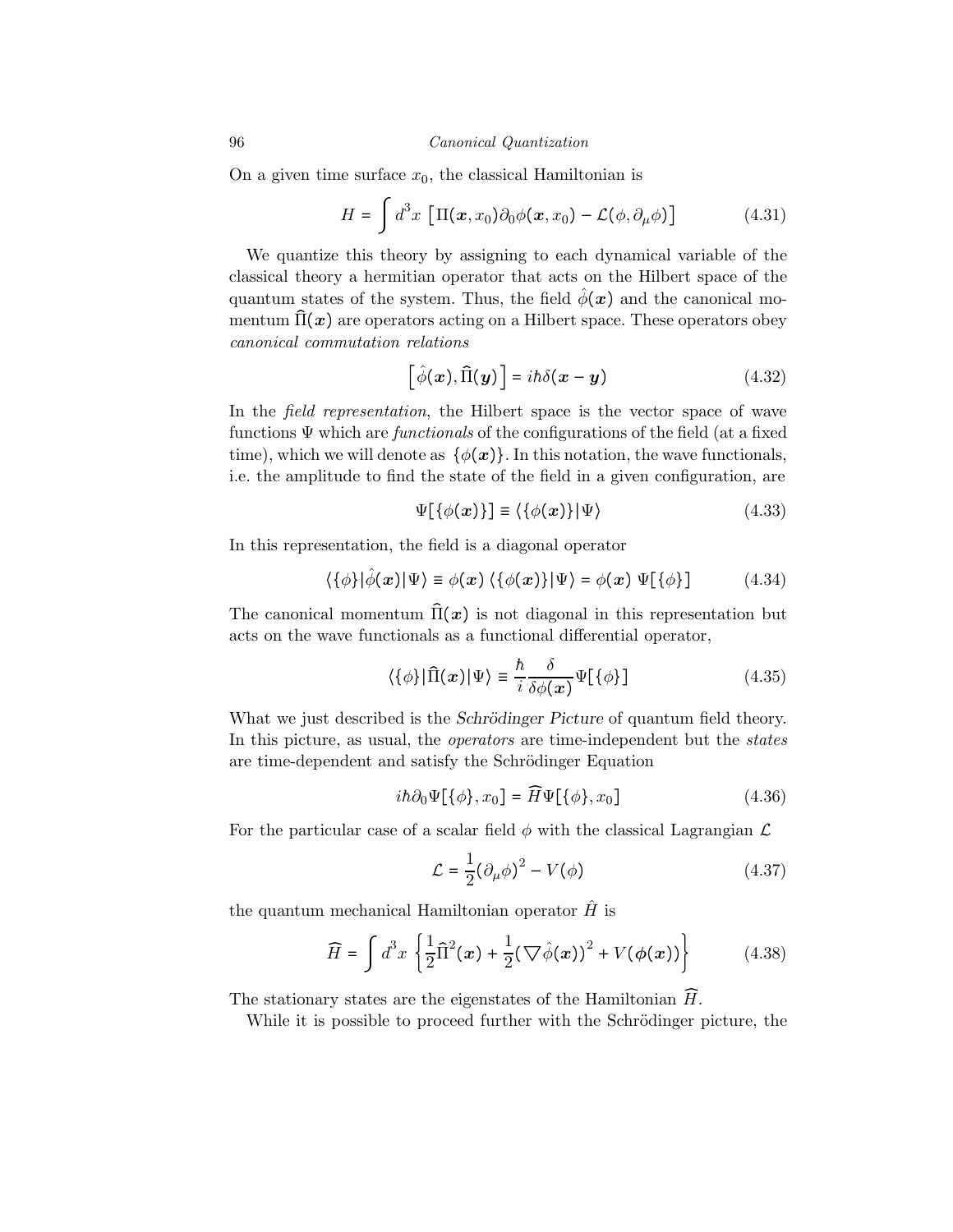manipulation of wave functionals becomes very cumbersome rather quickly. For this reason, the Heisenberg Picture is commonly used.

In the Schrödinger Picture the time evolution of the system is encoded in the time dependence of the states. In contrast, in the Heisenberg Picture the operators are time-dependent while the states are time-independent. The operators of the Heisenberg Picture obey quantum mechanical equations of motion.

Let  $A$  be some operator that acts on the Hilbert space of states. Let us denote by  $\tilde{A}_H(x_0)$  the Heisenberg operator at time  $x_0$ , defined by

$$
\hat{A}_H(x_0) = e^{\frac{i}{\hbar}\hat{H}x_0} \hat{A} e^{-\frac{i}{\hbar}\hat{H}x_0}
$$
\n(4.39)

for a system with a time-independent Hamiltonian  $\widehat{H}$ . It is straightforward to check that  $\hat{A}_H(x_0)$  obeys the equation of motion

$$
i\hbar \partial_0 \hat{A}_H(x_0) = [\hat{A}_H(x_0), \widehat{H}]
$$
\n(4.40)

Notice that in the classical limit, the dynamical variable  $A(x_0)$  obeys the classical equation of motion

$$
\partial_0 A(x_0) = \{A(x_0), H\}_{PB} \tag{4.41}
$$

where it is assumed that all the time dependence in A comes from the time dependence of the field (the "coordinates") and of their canonical momenta.

In the Heisenberg picture both  $\hat{\phi}(x, x_0)$  and  $\hat{\Pi}(x, x_0)$  are time-dependent operators that obey the quantum mechanical equations of motion

$$
i\hbar\partial_0\hat{\phi}(\boldsymbol{x},x_0) = \left[\hat{\phi}(\boldsymbol{x},x_0),\widehat{H}\right], \quad i\hbar\partial_0\widehat{\Pi}(\boldsymbol{x},x_0) = \left[\widehat{\Pi}(\boldsymbol{x},x_0),\widehat{H}\right] \tag{4.42}
$$

The Heisenberg field operators  $\hat{\phi}(x, x_0)$  and  $\hat{\Pi}(x, x_0)$  (we will omit the subindex "H" from now on) obey equal-time commutation relations

$$
\left[\hat{\phi}(\boldsymbol{x},x_0),\hat{\Pi}(\boldsymbol{y},x_0)\right]=i\hbar\delta(\boldsymbol{x}-\boldsymbol{y})
$$
\n(4.43)

## 4.3 Quantization of the free scalar field theory

We will now quantize the theory of a relativistic scalar field  $\phi(x)$ . In particular, we consider a *free real* scalar field  $\phi$  whose Lagrangian density is

$$
\mathcal{L} = \frac{1}{2} (\partial_{\mu} \phi)(\partial^{\mu} \phi) - \frac{1}{2} m^2 \phi^2 \qquad (4.44)
$$

The quantum mechanical Hamiltonian  $\widehat{H}$  for a free real scalar field is

$$
\widehat{H} = \int d^3x \left[ \frac{1}{2} \widehat{\Pi}^2(x) + \frac{1}{2} \left( \nabla \widehat{\phi}(x) \right)^2 + \frac{1}{2} m^2 \widehat{\phi}^2(x) \right]
$$
(4.45)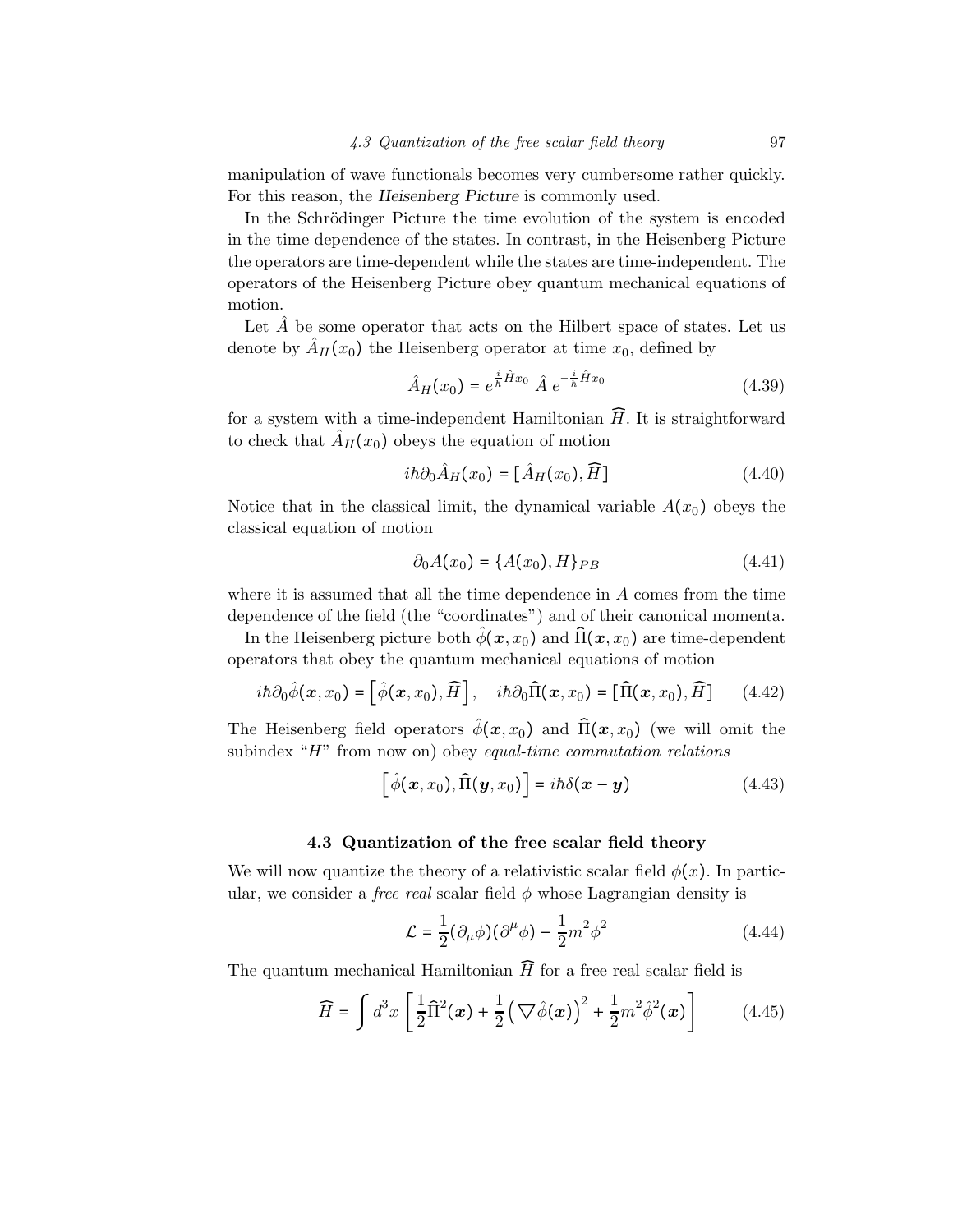where  $\hat{\phi}$  and  $\hat{\Pi}$  satisfy the equal-time commutation relations (in units with  $h = c = 1$ 

$$
[\hat{\phi}(\boldsymbol{x}, x_0), \hat{\Pi}(\boldsymbol{y}, x_0)] = i\delta(\boldsymbol{x} - \boldsymbol{y})
$$
\n(4.46)

In the Heisenberg representation,  $\hat{\phi}$  and  $\hat{\Pi}$  are time dependent operators while the states are time independent. The field operators obey the equations of motion

$$
i\partial_0 \hat{\phi}(\boldsymbol{x}, x_0) = [\hat{\phi}(\boldsymbol{x}, x_0), \widehat{H}], \qquad i\partial_0 \widehat{\Pi}(\boldsymbol{x}, x_0) = [\widehat{\Pi}(\boldsymbol{x}, x_0), \widehat{H}] \qquad (4.47)
$$

These are operator equations. After some algebra, we find that the Heisenberg equations of motion for the field and for the canonical momentum are

$$
\partial_0 \hat{\phi}(\boldsymbol{x}, x_0) = \hat{\Pi}(\boldsymbol{x}, x_0) \tag{4.48}
$$

$$
\partial_0 \widehat{\Pi}(\boldsymbol{x}, x_0) = \nabla^2 \widehat{\phi}(\boldsymbol{x}, x_0) - m^2 \widehat{\phi}(\boldsymbol{x}, x_0)
$$
(4.49)

Upon substitution we derive the field equation for the scalar field operator

$$
\left(\partial^2 + m^2\right)\hat{\phi}(x) = 0\tag{4.50}
$$

Thus, the field operators  $\hat{\phi}(x)$  satisfy the Klein-Gordon equation as their Heisenberg equation of motion.

# 4.3.1 Field expansions

Let us solve the field equation of motion by a Fourier transform

$$
\hat{\phi}(x) = \int \frac{d^3k}{(2\pi)^3} \hat{\phi}(\mathbf{k}, x_0) e^{i\mathbf{k} \cdot \mathbf{x}}
$$
\n(4.51)

where  $\hat{\phi}(\mathbf{k}, x_0)$  are the Fourier amplitudes of  $\hat{\phi}(x)$ . By demanding that the  $\hat{\phi}(x)$  satisfies the Klein-Gordon equation, we find that  $\hat{\phi}(\boldsymbol{k}, x_0)$  should satisfy

$$
\partial_0^2 \hat{\phi}(\mathbf{k}, x_0) + (\mathbf{k}^2 + m^2) \hat{\phi}(\mathbf{k}, x_0) = 0 \tag{4.52}
$$

Also, since  $\hat{\phi}(\mathbf{x}, x_0)$  is a real hermitian field operator,  $\hat{\phi}(\mathbf{k}, x_0)$  must satisfy

$$
\hat{\phi}^{\dagger}(\mathbf{k}, x_0) = \hat{\phi}(-\mathbf{k}, x_0)
$$
\n(4.53)

The time dependence of  $\hat{\phi}(\mathbf{k}, x_0)$  is trivial. Let us write  $\hat{\phi}(\mathbf{k}, x_0)$  as the sum of two terms

$$
\hat{\phi}(\mathbf{k},x_0) = \hat{\phi}_+(\mathbf{k})e^{i\omega(\mathbf{k})x_0} + \hat{\phi}_-(\mathbf{k})e^{-i\omega(\mathbf{k})x_0}
$$
(4.54)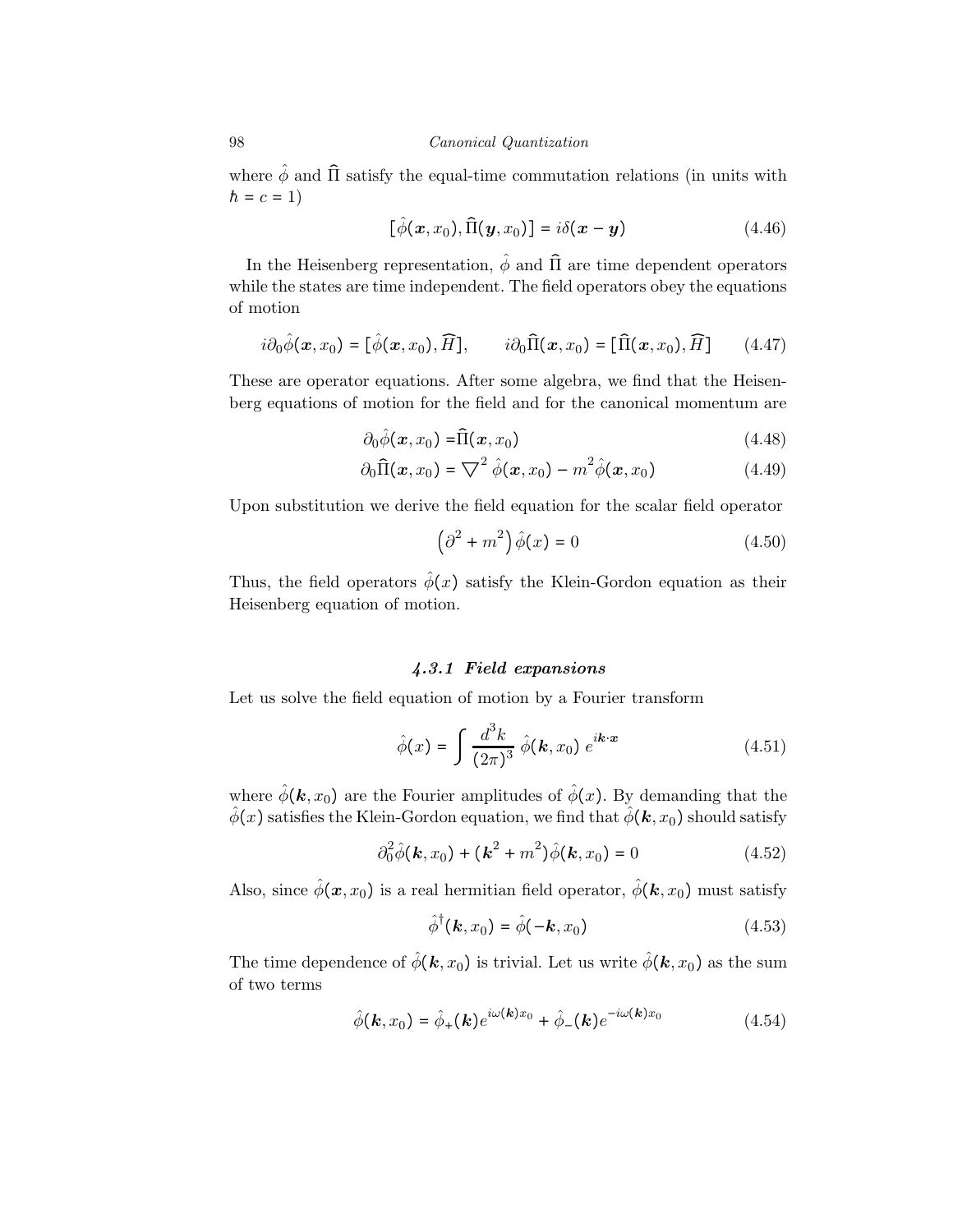The operators  $\hat{\phi}_+(\boldsymbol{k})$  and  $\hat{\phi}^{\dagger}_+(\boldsymbol{k})$  are not independent since the reality condition of the field  $\hat{\phi}(\boldsymbol{x}, x_0)$  implies that

$$
\hat{\phi}_{+}(\mathbf{k}) = \hat{\phi}_{-}^{\dagger}(-\mathbf{k}) \qquad \hat{\phi}_{+}^{\dagger}(\mathbf{k}) = \hat{\phi}_{-}(-\mathbf{k}) \tag{4.55}
$$

This expansion is a solution of the equation of motion, the Klein-Gordon equation, provided  $\omega(\mathbf{k})$  is given by

$$
\omega(\mathbf{k}) = \sqrt{\mathbf{k}^2 + m^2} \tag{4.56}
$$

Let us define the operator  $\hat{a}(\mathbf{k})$  and its adjoint  $\hat{a}^{\dagger}(\mathbf{k})$  by

$$
\hat{a}(\mathbf{k}) = 2\omega(\mathbf{k})\hat{\phi}_{-}(\mathbf{k}) \quad \hat{a}^{\dagger}(\mathbf{k}) = 2\omega(\mathbf{k})\hat{\phi}_{-}^{\dagger}(\mathbf{k}) \tag{4.57}
$$

The operators  $\hat{a}^{\dagger}(\mathbf{k})$  and  $\hat{a}(\mathbf{k})$  obey the (generalized) creation-annihilation operator algebra

$$
\left[\hat{a}(\boldsymbol{k}),\hat{a}^{\dagger}(\boldsymbol{k}^{\prime})\right] = (2\pi)^{3} 2\omega(\boldsymbol{k}) \delta^{3}(\boldsymbol{k} - \boldsymbol{k}^{\prime}) \tag{4.58}
$$

In terms of the operators  $\hat{a}^{\dagger}(\mathbf{k})$  and  $\hat{a}(\mathbf{k})$  field operator becomes

$$
\hat{\phi}(x) = \int \frac{d^3k}{(2\pi)^3 2\omega(\mathbf{k})} \left[ \hat{a}(\mathbf{k}) e^{-i\omega(\mathbf{k})x_0 + i\mathbf{k}\cdot\mathbf{x}} + \hat{a}^\dagger(\mathbf{k}) e^{i\omega(\mathbf{k})x_0 - i\mathbf{k}\cdot\mathbf{x}} \right]
$$
(4.59)

where we have chosen to normalize the operators in such a way that the phase space factor takes the Lorentz-invariant form  $\frac{d^3k}{dx^2}$  $\frac{\alpha}{2\omega(\mathbf{k})}$ .

The canonical momentum can also be expanded in a similar way

$$
\widehat{\Pi}(x) = -i \int \frac{d^3k}{(2\pi)^3 2\omega(k)} \omega(k) \left[ \widehat{a}(\mathbf{k}) e^{-i\omega(\mathbf{k})x_0 + i\mathbf{k}\cdot\mathbf{x}} - \widehat{a}^\dagger(\mathbf{k}) e^{i\omega(\mathbf{k})} e^{i\omega(\mathbf{k})x_0 - i\mathbf{k}\cdot\mathbf{x}} \right]
$$
\n(4.60)

Notice that, in both expansions, there are terms with positive and negative frequency, and that the terms with positive frequency have creation operators  $\hat{a}^{\dagger}(\boldsymbol{k})$  while the terms with negative *frequency* have *annihilation* operators  $\hat{a}(\mathbf{k})$ . This observation motivates the notation

$$
\hat{\phi}(x) = \hat{\phi}_+(x) + \hat{\phi}_-(x) \tag{4.61}
$$

where the expansion of  $\hat{\phi}_+$  has only positive frequency terms and the expansion of  $\hat{\phi}_-$  has only negative frequency terms. This decomposition will turn out to be very useful.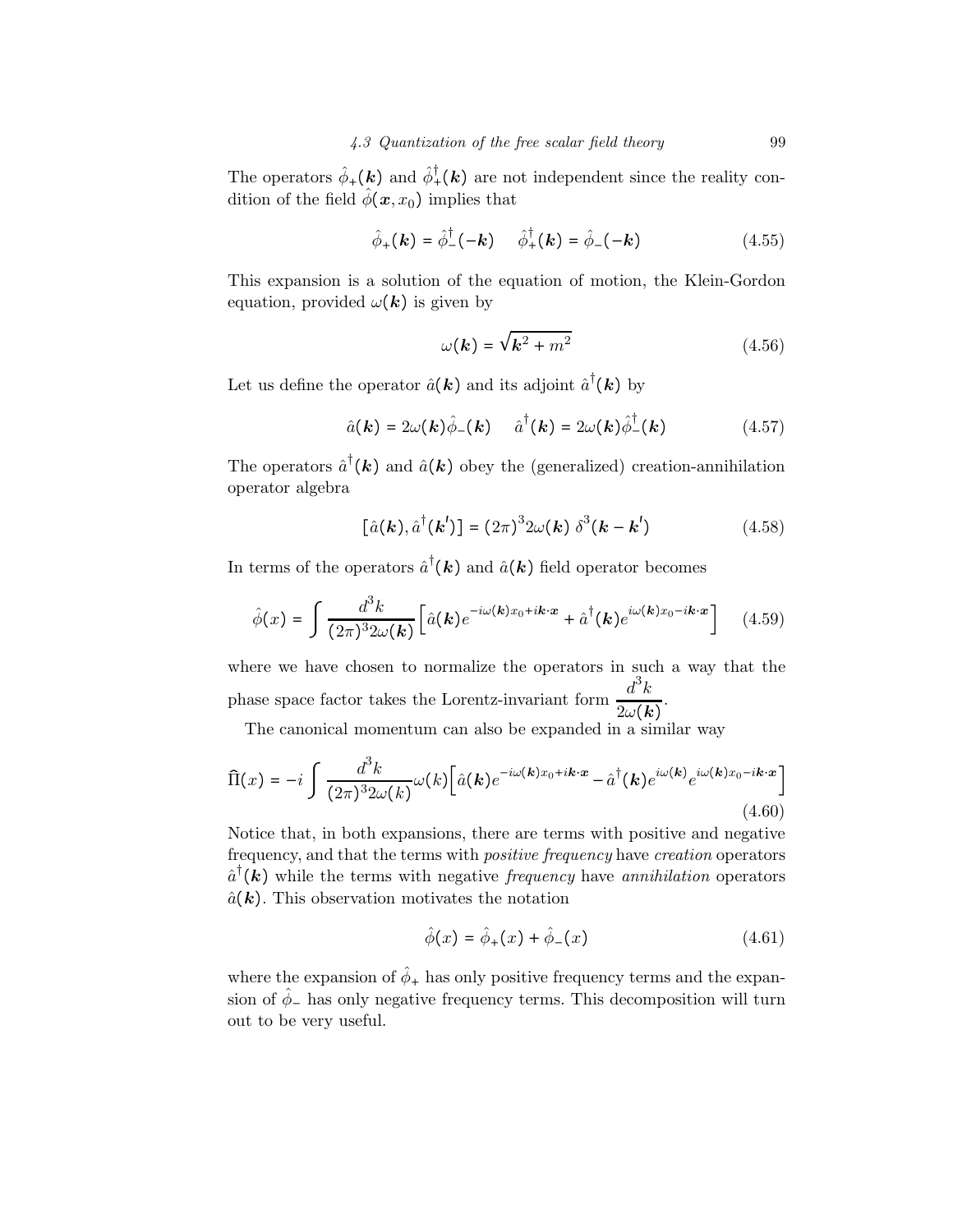## 4.3.2 The Hamiltonian and its spectrum

We will now write the Hamiltonian in terms of the operators  $\hat{a}(\boldsymbol{k})$  and  $\hat{a}^{\dagger}(\boldsymbol{k})$ . The result is

$$
\widehat{H} = \int \frac{d^3k}{(2\pi)^3 2\omega(\mathbf{k})} \frac{1}{2} \omega(\mathbf{k}) \left( \hat{a}(\mathbf{k}) \hat{a}^\dagger(\mathbf{k}) + \hat{a}^\dagger(\mathbf{k}) \hat{a}(\mathbf{k}) \right) \tag{4.62}
$$

This Hamiltonian needs to be normal-ordered relative to a ground state which we will now define.

### A:Vacuum state

Let  $|0\rangle$  be the state that is annihilated by all the operators  $\hat{a}(\mathbf{k})$ ,

$$
\hat{a}(\mathbf{k})|0\rangle = 0\tag{4.63}
$$

Relative to this state, which we will call the vacuum state, the Hamiltonian can be written on the form

$$
\widehat{H} = \widehat{H} \cdot + E_0 \tag{4.64}
$$

where :  $\widehat{H}$  : is normal ordered relative to the state |0). In other words, in  $:\widehat{H}$ : all the destruction operators appear the right of all the creation operators. Therefore the normal-ordered operator  $:\widehat{H}$ : annihilates the vacuum state

$$
\mathcal{F}(\widehat{H}:|0\rangle = 0\tag{4.65}
$$

The real number  $E_0$  is the ground state energy. In this case it is equal to

$$
E_0 = \int d^3k \frac{1}{2} \omega(\mathbf{k}) \delta(0) \qquad (4.66)
$$

when  $\delta(0)$ , the delta function at zero momentum, is the infrared divergent quantity

$$
\delta(0) = \lim_{p \to 0} \delta^3(p) = \lim_{p \to 0} \int \frac{d^3 x}{(2\pi)^3} e^{ip \cdot x} = \frac{V}{(2\pi)^3}
$$
(4.67)

where V is the (infinite) volume of *space*. Thus,  $E_0$  is extensive and can be written as  $E_0 = \varepsilon_0 V$ , where  $\varepsilon_0$  is the ground state energy density. We find

$$
\varepsilon_0 = \int \frac{d^3k}{(2\pi)^3} \frac{\omega(\mathbf{k})}{2} \equiv \frac{1}{2} \int \frac{d^3k}{(2\pi)^3} \sqrt{\mathbf{k}^2 + m^2}
$$
(4.68)

Eq. (4.68) is the sum of the zero-point energies of all the oscillators. This quantity is formally divergent since the integral is dominated by the contributions with large momentum or, what is the same, short distances. This is an ultraviolet divergence. It is divergent because the system has an infinite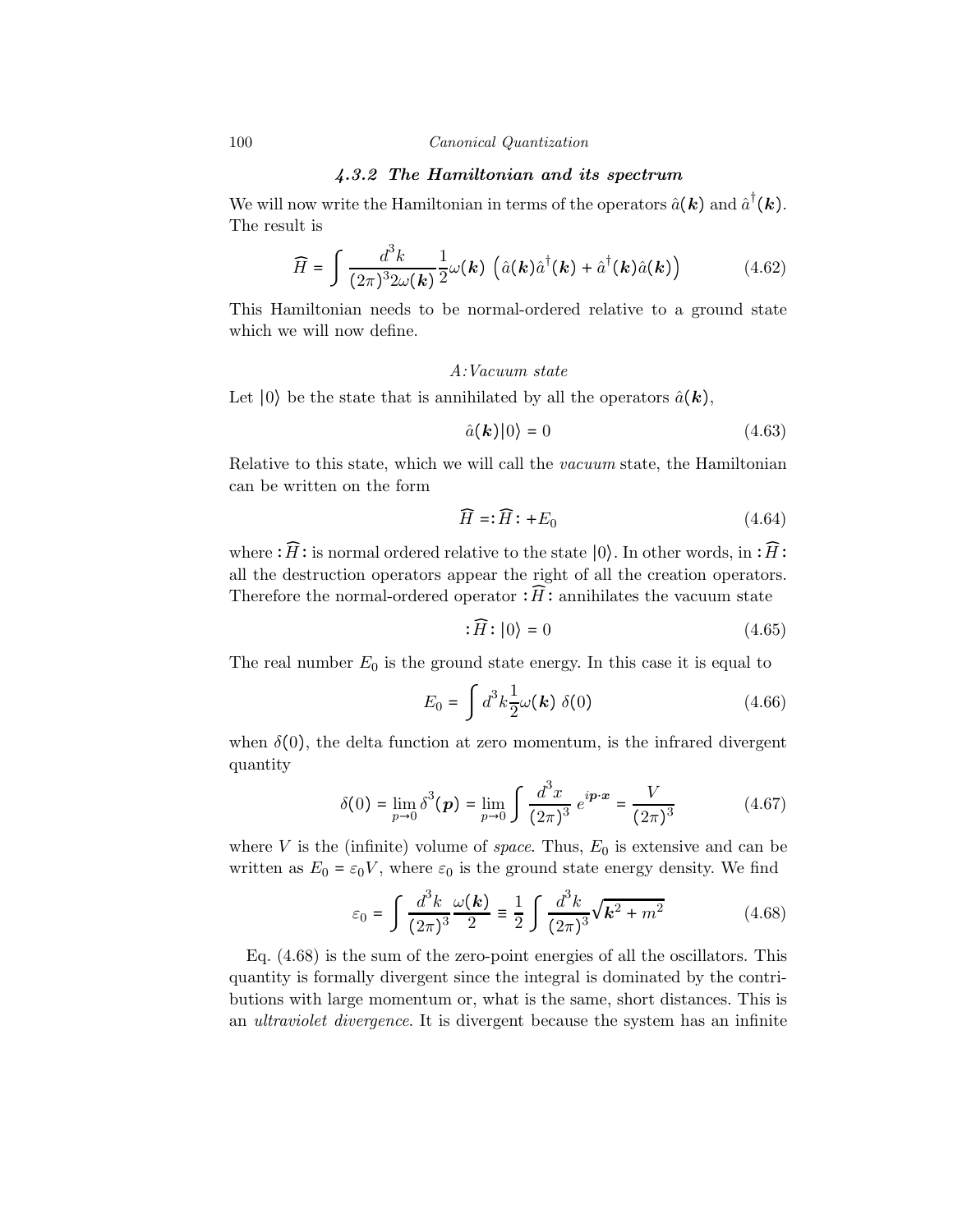number of degrees of freedom even in a finite volume. We will encounter other examples of similar divergencies in field theory. It is important to keep in mind that they are not artifacts of our scheme but that they result from the fact that the system is in continuous space-time and has an infinite number of degrees of freedom.

We can take two different points of view with respect to this problem. One possibility is simply to say that the ground state energy is not a physically observable quantity since any experiment will only yield information on excitation energies and, in this theory, they are finite. Thus, we may simply redefine the zero of the energy by dropping this term off. Normal ordering is then just the mathematical statement that all energies are measured relative to that of the ground state. As far as free field theory is concerned, this subtraction is sufficient since it makes the theory finite without affecting any physically observable quantity.

However, once interactions are considered, divergencies will show up in the formal computation of physical quantities. This procedure then requires further subtractions. An alternative approach consists in introducing a regulator or cutoff. The theory is now finite but one is left with the task of proving that the physics is independent of the cutoff procedure. This is the program of the Renormalization group. Although it is not presently known if there should be a fundamental cutoff in these theories, i.e. if there is a more fundamental description of Nature at short distances and high energies, such as it is postulated by String Theory, it is clear that if quantum field theories are to be regarded as effective hydrodynamic theories valid below some high energy scale, then a cutoff is actually natural.

### B: Hilbert space

We can construct the spectrum of states by inspecting the normal-ordered Hamiltonian

$$
\overline{H} := \int \frac{d^3k}{(2\pi)^3 2\omega(\mathbf{k})} \omega(\mathbf{k}) \hat{a}^\dagger(\mathbf{k}) \hat{a}(\mathbf{k}) \tag{4.69}
$$

This Hamiltonian *commutes* with the *linear momentum*  $\widehat{P}$ 

$$
\widehat{\boldsymbol{P}} = \int_{x_0 \text{ fixed}} d^3 x \, \widehat{\Pi}(\boldsymbol{x}, x_0) \nabla \hat{\phi}(\boldsymbol{x}, x_0)
$$
\n(4.70)

which, up to operator ordering ambiguities, is the quantum mechanical version of the classical linear momentum  $P$ ,

$$
\boldsymbol{P} = \int_{x_0} d^3x \, T^{0j} \equiv \int_{x_0} d^3x \, \Pi(\boldsymbol{x}, x_0) \nabla \phi(\boldsymbol{x}, x_0) \tag{4.71}
$$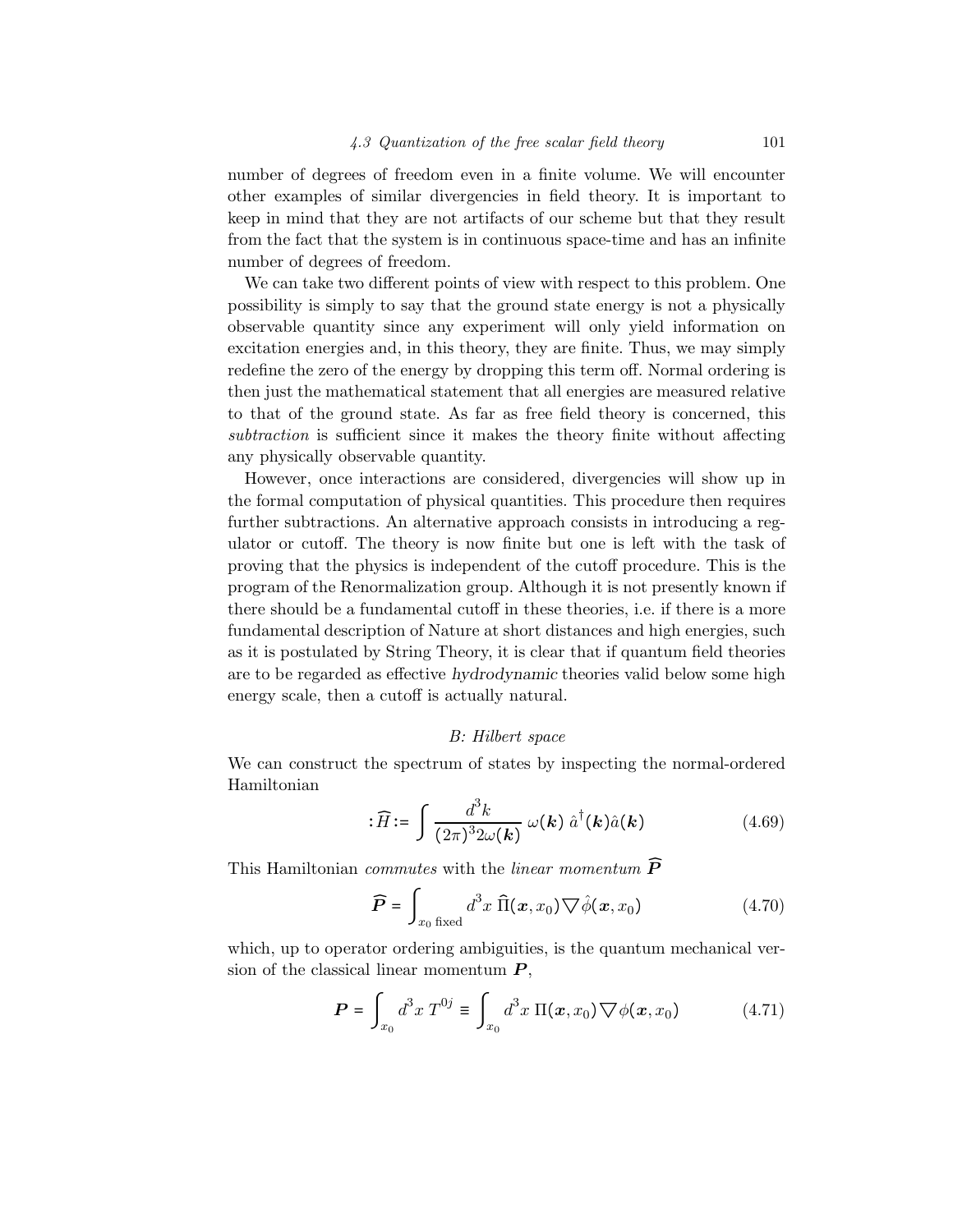In Fourier space  $\widehat{P}$  becomes

$$
\widehat{P} = \int \frac{d^3k}{(2\pi)^3 2\omega(\mathbf{k})} \mathbf{k} \,\hat{a}^\dagger(\mathbf{k}) \hat{a}(\mathbf{k}) \tag{4.72}
$$

The normal-ordered Hamiltonian  $:\hat{H}$  : also commutes with the occupation numbers of the oscillators,  $\hat{n}(\mathbf{k})$ , defined by

$$
\hat{n}(\mathbf{k}) \equiv \hat{a}^{\dagger}(\mathbf{k})\hat{a}(\mathbf{k}) \tag{4.73}
$$

Since  $\{\hat{n}(\mathbf{k})\}$  and the Hamiltonian  $\hat{H}$  commute with each other, we can use a complete set of eigenstates of  $\{\hat{n}(\mathbf{k})\}$  to span the Hilbert space. We will regard the excitations counted by  $\hat{n}(k)$  as particles that have energy and momentum (in more general theories they will also have other quantum numbers). Their Hilbert space has an indefinite number of particles and it is called Fock space. The states  $\{\vert \{n(\mathbf{k})\} \rangle\}$  of the Fock space, defined by

$$
|\{n(\mathbf{k})\}\rangle = \prod_{\mathbf{k}} \mathcal{N}(\mathbf{k}) [\hat{a}^{\dagger}(\mathbf{k})]^{n(\mathbf{k})} |0\rangle, \tag{4.74}
$$

with  $\mathcal{N}(k)$  being normalization constants, are eigenstates of the operator  $\hat{n}(\mathbf{k})$ 

$$
\hat{n}(\mathbf{k})|\{n(\mathbf{k})\}\rangle = (2\pi)^{3}2\omega(\mathbf{k})n(\mathbf{k})|\{n(\mathbf{k})\}\qquad(4.75)
$$

These states span the *occupation number basis* of the Fock space.

The total number operator  $\widehat{N}$ 

$$
\widehat{N} \equiv \int \frac{d^3k}{(2\pi)^3 2\omega(\mathbf{k})} \hat{n}(\mathbf{k}) \tag{4.76}
$$

commutes with the Hamiltonian  $\widehat{H}$  and it is diagonal in this basis i.e.

$$
\widehat{N}|\{n(\mathbf{k})\}\rangle = \int d^3k \; n(\mathbf{k}) \; |\{n(\mathbf{k})\}\rangle \tag{4.77}
$$

The energy of these states is

$$
\widehat{H}|\{n(\mathbf{k})\}\rangle = \left[\int d^3k \; n(\mathbf{k})\omega(\mathbf{k}) + E_0\right] |\{n(\mathbf{k})\}\rangle \tag{4.78}
$$

Thus, the excitation energy  $\varepsilon({n(\mathbf{k})})$  of this state is

$$
\varepsilon(\mathbf{k}) = \int d^3k \; n(\mathbf{k}) \omega(\mathbf{k}). \tag{4.79}
$$

The total linear momentum operator  $\widehat{P}$  has an operator ordering ambiguity. It will be fixed by requiring that the vacuum state ∣0⟩ be translationally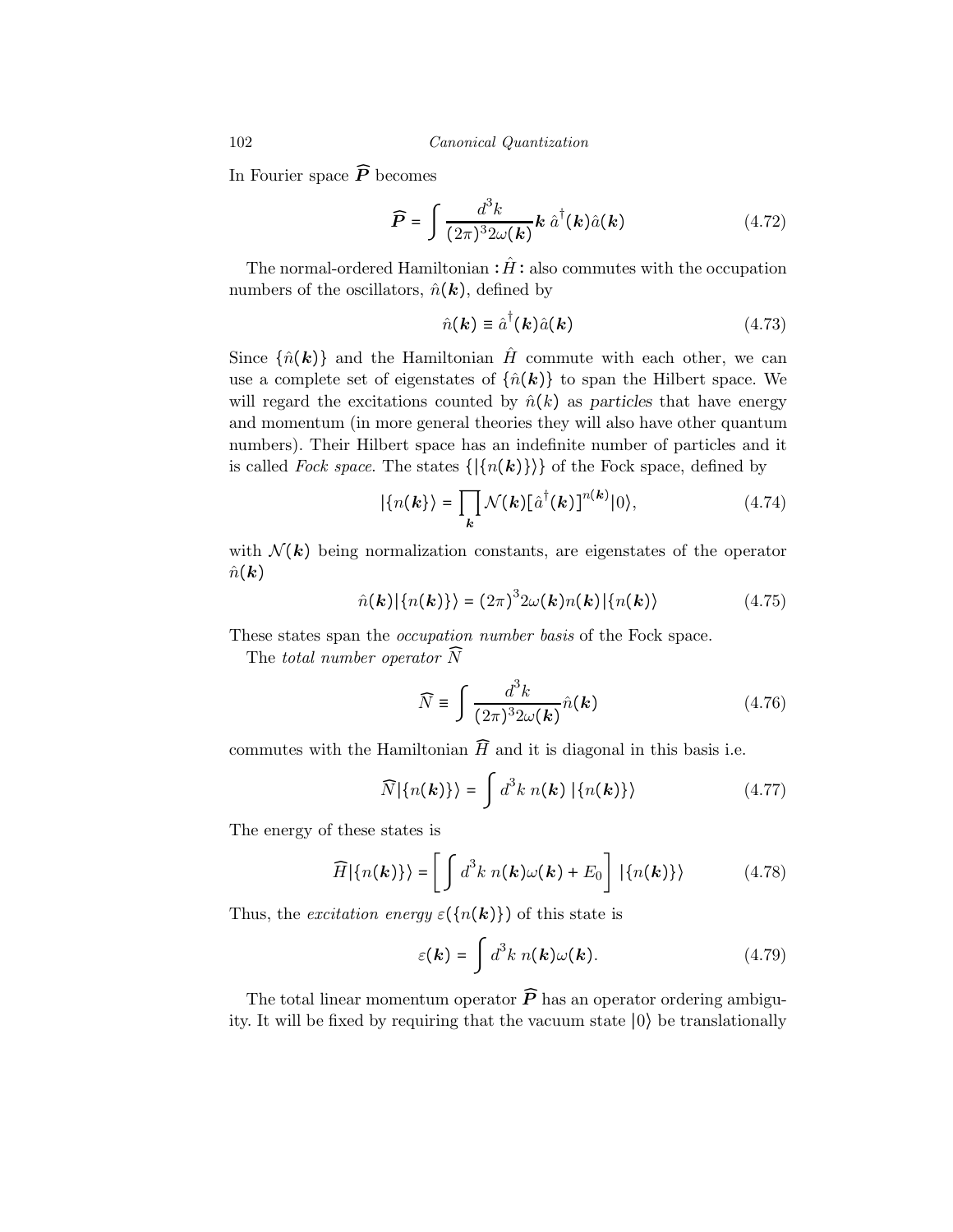invariant, i.e.

$$
\widehat{P}|0\rangle = 0.\tag{4.80}
$$

In terms of creation and annihilation operators the total momentum operator is

$$
\widehat{P} = \int \frac{d^3k}{(2\pi)^3 2\omega(\mathbf{k})} \mathbf{k} \hat{n}(\mathbf{k}) \tag{4.81}
$$

Thus,  $\widehat{P}$  is diagonal in the basis  $\{n(k)\}\$  since

$$
\widehat{P}|\{n(\mathbf{k})\}\rangle = \left[\int d^3k \, \mathbf{k} \, n(\mathbf{k})\right] |\{n(\mathbf{k})\}\rangle \tag{4.82}
$$

The state with lowest energy, the vacuum state  $|0\rangle$  has  $n(\mathbf{k}) = 0$ , for all  $k$ . Thus the vacuum state has zero momentum and it is translationally invariant.

The states  $\ket{k}$ , defined by

$$
|\mathbf{k}\rangle \equiv \hat{a}^{\dagger}(\mathbf{k})|0\rangle \tag{4.83}
$$

have excitation energy  $\omega(\mathbf{k})$  and total linear momentum **k**. Thus, the states  $\{|\mathbf{k}\rangle\}$  are particle-like excitations which have an energy dispersion curve

$$
E = \sqrt{k^2 + m^2},\tag{4.84}
$$

characteristic of a relativistic *particle* of momentum  $\boldsymbol{k}$  and mass m. Thus, the excitations of the ground state of this field theory are particle-like, and have positive energy (relative to the vacuum state). From our discussion we can see that these particles are free since their energies and momenta are additive.

# 4.3.3 Causality

The starting point of the quantization procedure was to impose equal-time commutation relations among the canonical fields  $\hat{\phi}(x)$  and their canonical momenta  $\hat{\Pi}(x)$ . In particular, two field operators on different spatial locations commute at equal times. But, do they commute at different times?

To address this question let us calculate the commutator  $\Delta(x - y)$ 

$$
i\Delta(x-y) = [\hat{\phi}(x), \hat{\phi}(y)] \tag{4.85}
$$

where  $\hat{\phi}(x)$  and  $\hat{\phi}(y)$  are Heisenberg field operators for *space-time* points x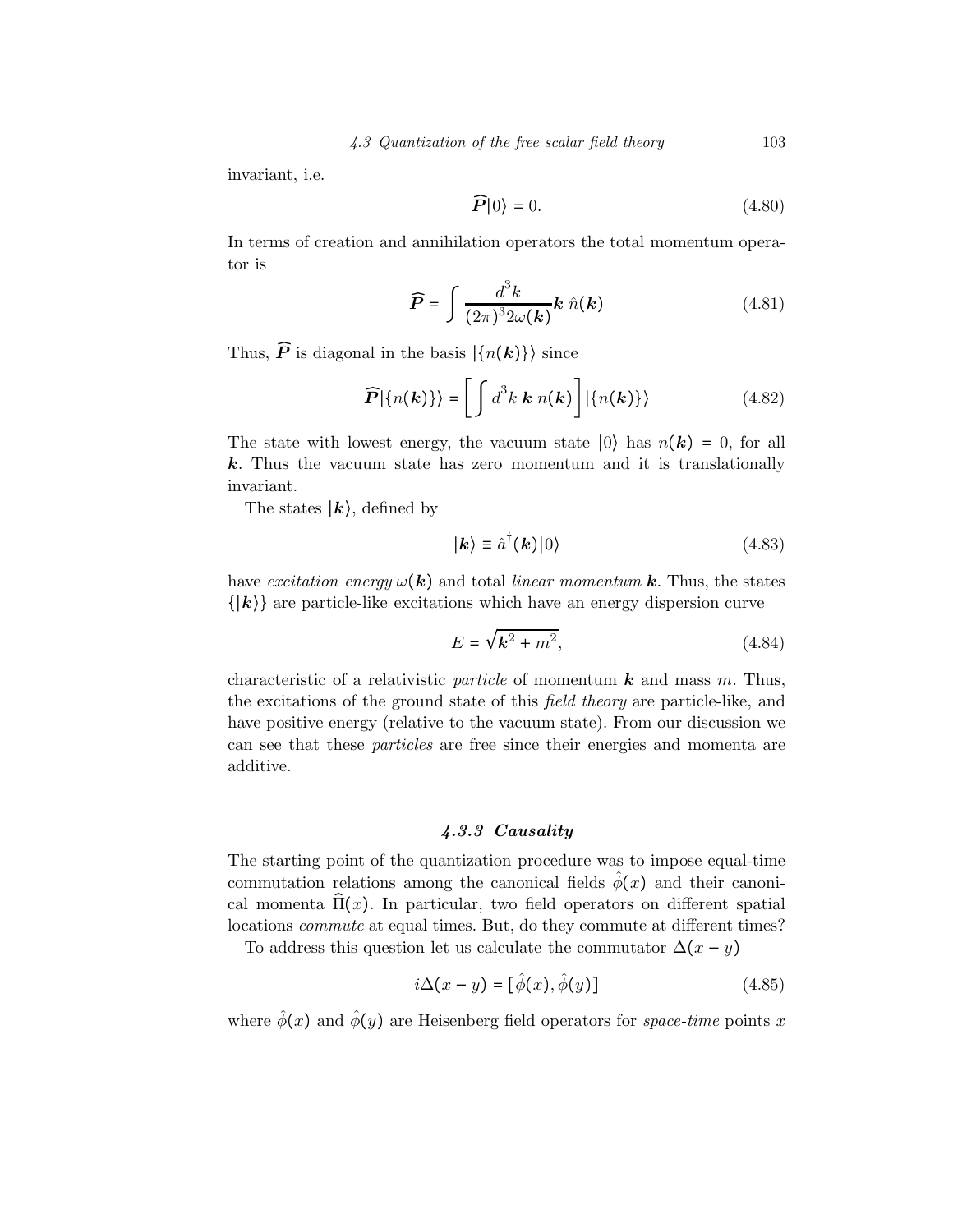and y respectively. From the Fourier expansion of the fields, we know that the field operator can be split into a sum of two terms

$$
\hat{\phi}(x) = \hat{\phi}_{+}(x) + \hat{\phi}_{-}(x)
$$
\n(4.86)

where  $\hat{\phi}_+$  contains only creation operators and positive frequencies, and  $\phi$ <sub>−</sub> contains only annihilation operators and negative frequencies. Thus the commutator is

$$
i\Delta(x - y) = [\hat{\phi}_{+}(x), \hat{\phi}_{+}(y)] + [\hat{\phi}_{-}(x), \hat{\phi}_{-}(y)] + [\hat{\phi}_{+}(x), \hat{\phi}_{-}(y)] + [\hat{\phi}_{-}(x), \hat{\phi}_{+}(y)]
$$
 (4.87)

The first two terms always vanish since the  $\hat{\phi}_+$  operators commute among themselves and so do the operators  $\hat{\phi}_-$ . Thus, the only non-vanishing contributions are

$$
i\Delta(x - y) = [\hat{\phi}_{+}(x), \hat{\phi}_{-}(y)] + [\hat{\phi}_{-}(x), \hat{\phi}_{+}(y)]
$$
  
\n
$$
= \int d\bar{k} \int d\bar{k}' \Big\{ [\hat{a}^{\dagger}(\mathbf{k}), \hat{a}(\mathbf{k}')] \exp(-i\omega(k)x_{0} + i\mathbf{k} \cdot \mathbf{x} + i\omega(k')y_{0} - i\mathbf{k}' \cdot \mathbf{y})
$$
  
\n
$$
+ [\hat{a}(\mathbf{k}), \hat{a}^{\dagger}(\mathbf{k}')] \exp(i\omega(k)x_{0} - i\mathbf{k} \cdot \mathbf{x} - i\omega(k'), y_{0} + i\mathbf{k}' \cdot \mathbf{y}) \Big\}
$$
(4.88)

where

$$
\int d\bar{k} \equiv \int \frac{d^3k}{(2\pi)^3 2\omega(\mathbf{k})}
$$
\n(4.89)

Furthermore, using the commutation relations of the creation and annihilation operators we find that the operator  $\Delta(x - y)$  is proportional to the identity operator, and hence, it is actually a function. It is given by

$$
i\Delta(x-y) = \int d\bar{k} \left[ e^{i\omega(\mathbf{k})(x_0-y_0) - i\mathbf{k} \cdot (\mathbf{x}-\mathbf{y})} - e^{-i\omega(\mathbf{k})(x_0-y_0) + i\mathbf{k} \cdot (\mathbf{x}-\mathbf{y})} \right] \tag{4.90}
$$

With the help of the Lorentz-invariant function  $\epsilon(k^0)$ , defined by

$$
\epsilon(k^0) = \frac{k^0}{|k^0|} \equiv \text{sign}(k^0)
$$
\n(4.91)

we can write  $\Delta(x - y)$  in the manifestly Lorentz invariant form

$$
i\Delta(x-y) = \int \frac{d^4k}{(2\pi)^3} \delta(k^2 - m^2) \epsilon(k^0) e^{-ik \cdot (x-y)} \tag{4.92}
$$

The integrand of Eq.(4.92) vanishes unless the mass shell condition

$$
k^2 - m^2 = 0 \tag{4.93}
$$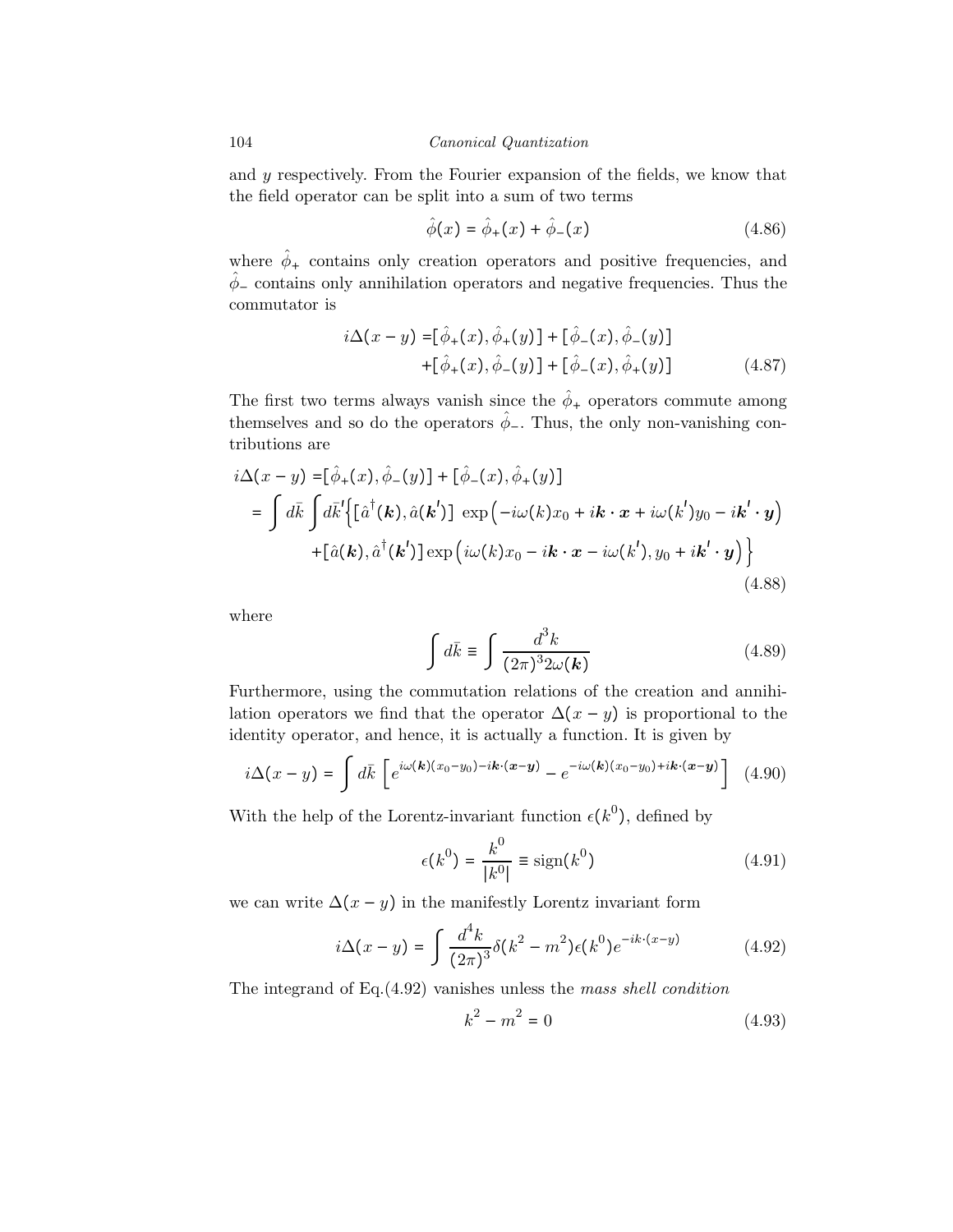is satisfied.

Notice that  $\Delta(x - y)$  satisfies the initial condition

$$
\partial_0 \Delta |_{x_0 = y_0} = -\delta^3 (\boldsymbol{x} - \boldsymbol{y}) \tag{4.94}
$$

At equal times  $x_0 = y_0$  the commutator vanishes,

$$
\Delta(\mathbf{x} - \mathbf{y}, 0) = 0 \tag{4.95}
$$

Furthermore, by Lorentz invariance,  $\Delta(x-y)$  also vanishes if the space-time points x and y are separated by a *space-like* interval,  $(x - y)^2 < 0$ . This must be the case since  $\Delta(x-y)$  is manifestly Lorentz invariant. Thus if it vanishes at equal times, where  $(x - y)^2 = (x_0 - y_0)^2 - (x - y)^2 = -(x - y^2)^2 < 0$ , it must vanish for all events with the negative values of  $(x - y)^2$ . This implies that, for events x and y which are not causally connected  $\Delta(x - y) = 0$ , and that  $\Delta(x - y)$  is non-zero only for causally connected events, i.e. in the forward light-cone shown in Fig.4.1.



Figure 4.1 The Minkowski space-time.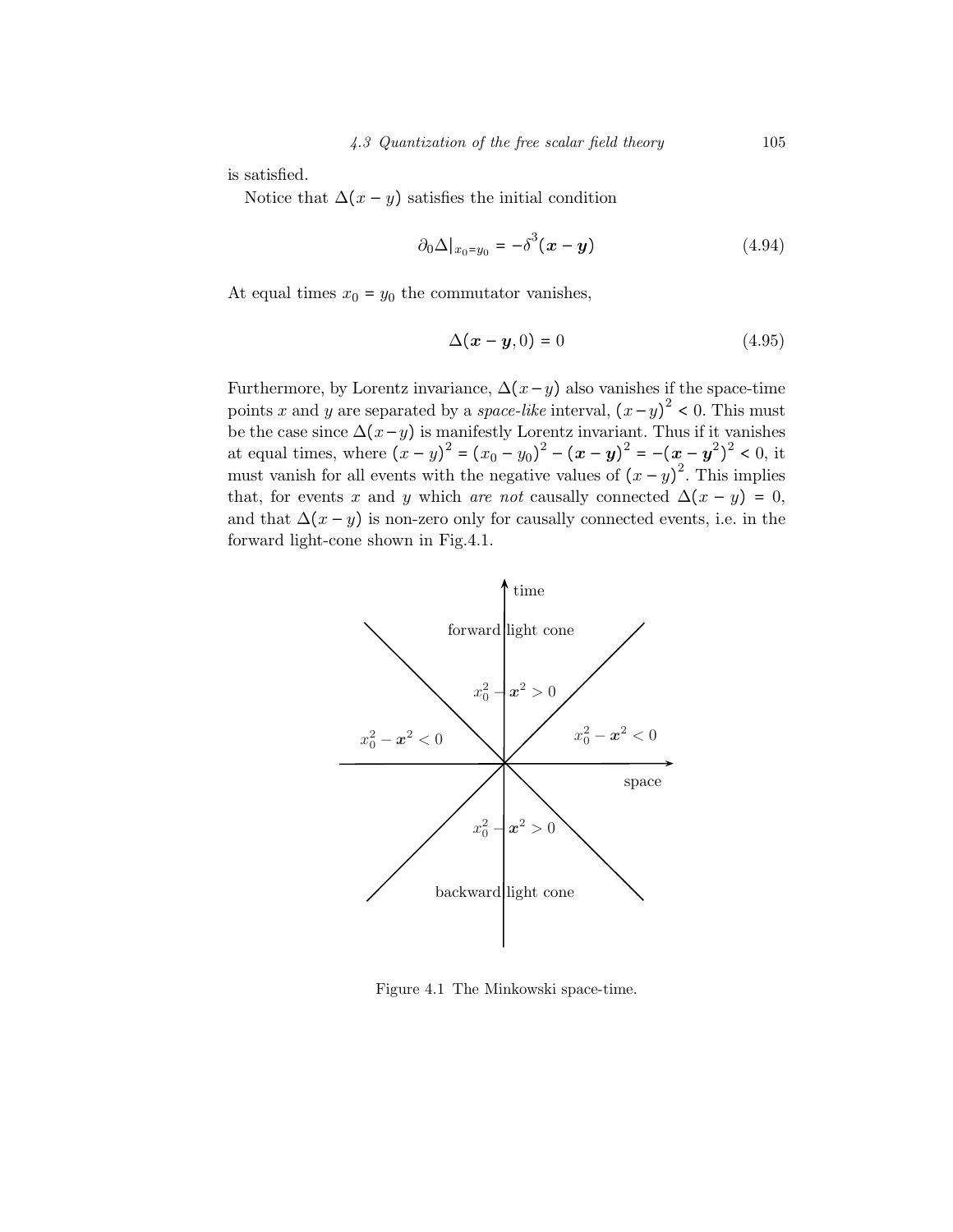#### 4.4 Symmetries of the quantum theory

In our discussion of Classical Field Theory we discovered that the presence of continuous global symmetries implied the existence of constants of motion. In addition, the constants of motion were the generators of infinitesimal symmetry transformations. We will now see what role symmetries play in the quantized theory.

In the quantized theory all physical quantities are represented by operators that act on the Hilbert space of states. The classical statement that a quantity A is conserved if its Poisson Bracket with the Hamiltonian vanishes

$$
\frac{dA}{dt} = \{A, H\}_{PB} = 0\tag{4.96}
$$

in the quantum theory becomes the operator identity

$$
i\frac{d\widehat{A}_H}{dt} = [\widehat{A}_H, \widehat{H}] = 0
$$
\n(4.97)

we are are using the Heisenberg representation. Then, the constants of motion of the quantum theory are operators that commute with the Hamiltonian,  $[\widehat{A}_H, \widehat{H}] = 0$ .

Therefore, the quantum theory has a symmetry if and only if the charge  $\widehat{Q}$ , which is a hermitian operator associated with a classically conserved current  $j^{\mu}(x)$  via the correspondence principle,

$$
\widehat{Q} = \int_{x_0 \text{ fixed}} d^3 x \, \hat{j}^0(\boldsymbol{x}, x_0) \tag{4.98}
$$

is an operator that commutes with the Hamiltonian  $\widehat{H}$ 

$$
\left[\widehat{Q}, \widehat{H}\right] = 0\tag{4.99}
$$

If this is so, the charges  $\widehat{Q}$  constitute a representation of the generators of the algebra of the Lie group of the symmetry transformations in the Hilbert space of the theory. The transformations  $U(\alpha)$  associated with the symmetry

$$
\widehat{U}(\alpha) = \exp(i\alpha \widehat{Q}) \tag{4.100}
$$

are unitary transformations that act on the Hilbert space of the system.

For instance, we saw that for a translationally invariant system the classical energy-momentum four-vector  $P^{\mu}$ 

$$
P^{\mu} = \int_{x_0} d^3 x \, T^{0\mu} \tag{4.101}
$$

is conserved. In the quantum theory  $P^0$  becomes the Hamiltonian operator  $\widehat{H}$ , and  $P^i$  becomes the total momentum operator  $\widehat{P}$ . In the case of a free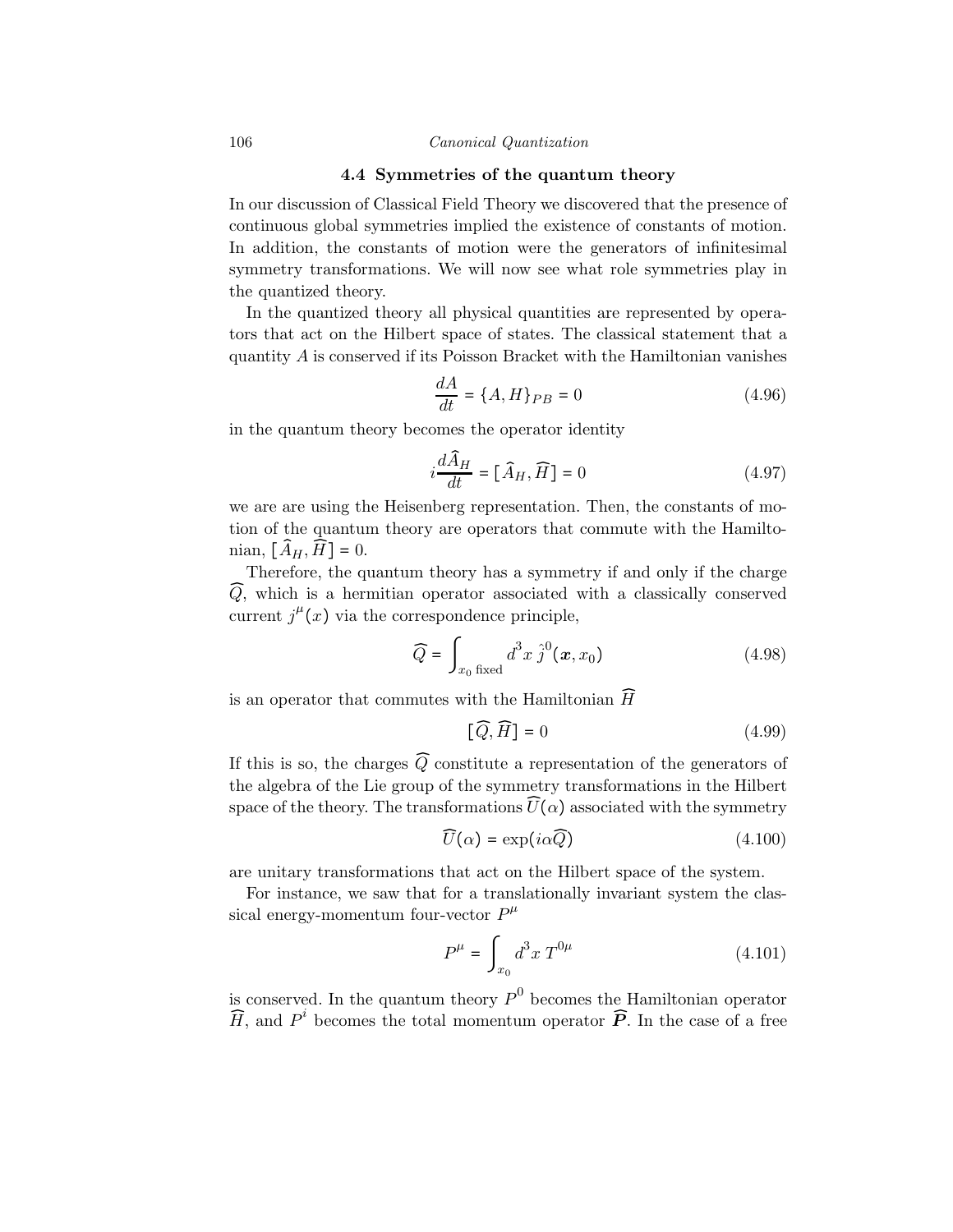scalar field, we saw before that these operators commute with each other,  $[\widehat{P}, \widehat{H}] = 0$ . Thus, the eigenstates of the system have well defined total energy and total momentum. Since  $P$  is the generator of infinitesimal translations of the classical theory, it is easy to check that its equal-time Poisson Bracket with the field  $\phi(x)$  is

$$
\{\phi(\mathbf{x}, x_0), P^j\}_{PB} = \partial_x^j \phi \tag{4.102}
$$

In the quantum theory the equivalent statement is that the field operator  $\hat{\phi}(x)$  and the total momentum operator  $\widehat{P}$  satisfy the equal-time commutation relation

$$
[\hat{\phi}(\boldsymbol{x}, x_0), \widehat{P}^j] = i\partial_x^j \hat{\phi}(\boldsymbol{x}, x_0)
$$
\n(4.103)

Consequently, the field operators  $\hat{\phi}(x + a, x_0)$  and  $\hat{\phi}(x, x_0)$  are related by

$$
\hat{\phi}(\mathbf{x} + \mathbf{a}, x_0) = e^{i\mathbf{a} \cdot \widehat{\mathbf{P}}}\hat{\phi}(\mathbf{x}, x_0)e^{-i\mathbf{a} \cdot \widehat{\mathbf{P}}}
$$
(4.104)

Translation invariance of the ground state ∣0⟩ implies that it is a state with zero total momentum,  $\widehat{P}\vert 0\rangle = 0$ . For a finite displacement **a** we get

$$
e^{i\boldsymbol{a}\cdot\boldsymbol{\widehat{P}}}|0\rangle = |0\rangle \tag{4.105}
$$

which states that the state ∣0⟩ is invariant under translations, and belongs to a one-dimensional representation of the group of global translations.

Let us discuss now what happens to *global* internal symmetries. The simplest case is the *free complex scalar field*  $\phi(x)$  whose Lagrangian  $\mathcal L$  is invariant under global phase transformations. If  $\phi$  is a complex field, it can decomposed it into its real and imaginary parts

$$
\phi = \frac{1}{\sqrt{2}} (\phi_1 + i \phi_2) \tag{4.106}
$$

The classical Lagrangian for a free complex scalar field  $\phi$  is

$$
\mathcal{L} = \partial_{\mu} \phi^* \partial^{\mu} \phi - m^2 \phi^* \phi \tag{4.107}
$$

now splits into a sum of two independent terms

$$
\mathcal{L}(\phi) = \mathcal{L}(\phi_1) + \mathcal{L}(\phi_2) \tag{4.108}
$$

where  $\mathcal{L}(\phi_1)$  and  $\mathcal{L}(\phi_2)$  are the Lagrangians for the free scalar real fields  $\phi_1$ and  $\phi_2$ . Likewise, the canonical momenta  $\Pi(x)$  and  $\Pi^*(x)$  are decomposed into

$$
\Pi(x) = \frac{\delta \mathcal{L}}{\delta \partial_0 \phi} = \frac{1}{\sqrt{2}} (\dot{\phi}_1 - i \dot{\phi}_2) \qquad \Pi^*(x) = \frac{1}{\sqrt{2}} (\dot{\phi}_1 + i \dot{\phi}_2) \tag{4.109}
$$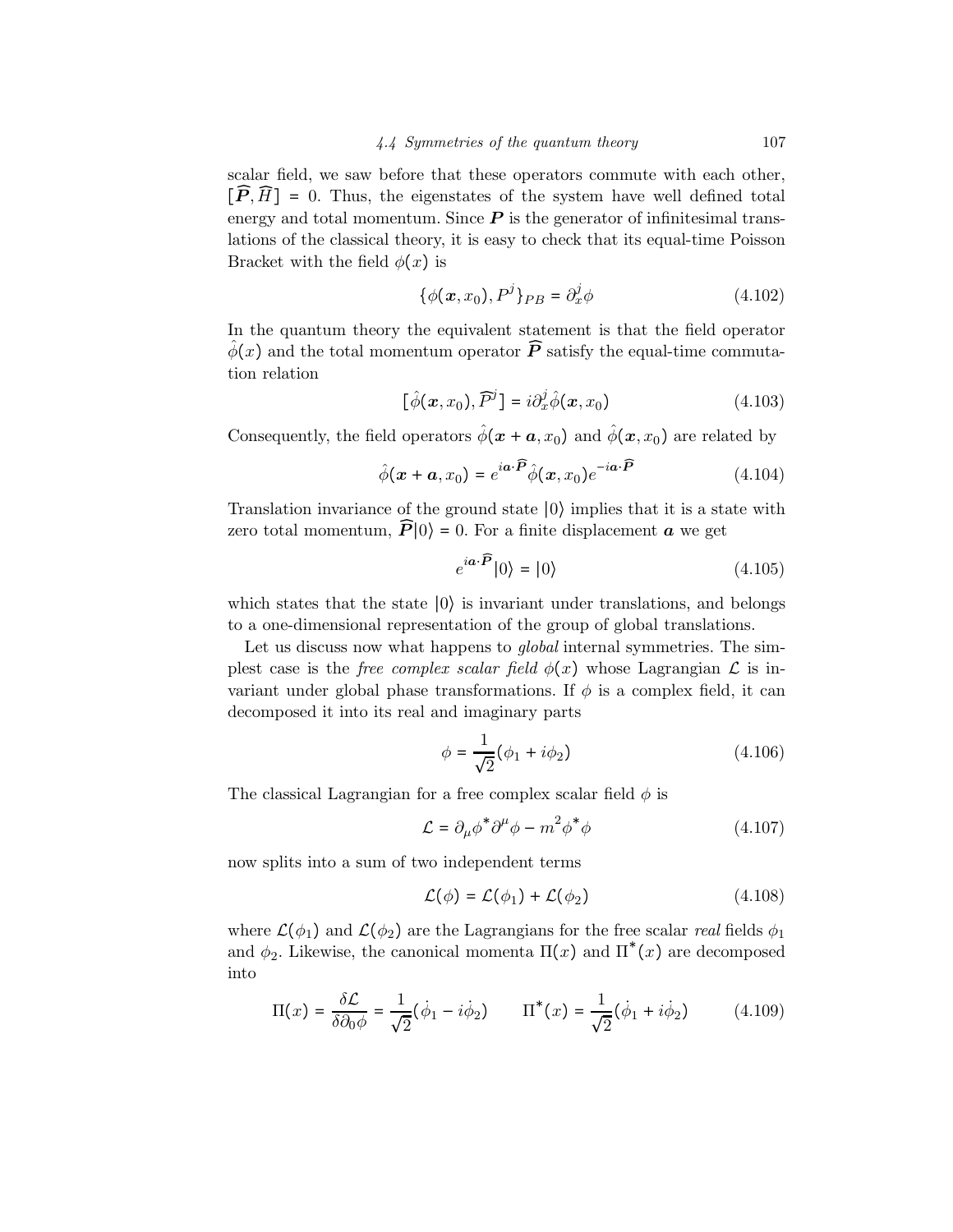In the quantum theory the operators  $\hat{\phi}$  and  $\hat{\phi}^{\dagger}$  are no longer equal to each other, and neither are  $\hat{\Pi}$  and  $\hat{\Pi}^{\dagger}$ . Still, the canonical quantization procedure tells us that  $\hat{\phi}$  and  $\hat{\Pi}$  (and  $\hat{\phi}^{\dagger}$  and  $\hat{\Pi}^{\dagger}$ ) satisfy the equal-time canonical commutation relations

$$
[\hat{\phi}(\boldsymbol{x},x_0),\hat{\Pi}(\boldsymbol{y},x_0)]=i\delta^3(\boldsymbol{x}-\boldsymbol{y})
$$
\n(4.110)

The theory of the free complex scalar field is solvable by the same methods that we used for a free real scalar field. Instead of a single creation annihilation algebra we must introduce now two algebras, with operators  $\hat{a}_1(\mathbf{k})$  and  $\hat{a}_1^{\dagger}(\bm{k})$ , and  $\hat{a}_2(\bm{k})$  and  $\hat{a}_2(\bm{k})$ . Let  $\hat{a}(\bm{k})$  and  $\hat{b}(\bm{k})$  be defined by

$$
\hat{a}(\mathbf{k}) = \frac{1}{\sqrt{2}} (\hat{a}_1(\mathbf{k}) + i\hat{a}_2(\mathbf{k})), \quad \hat{a}^\dagger(\mathbf{k}) = \frac{1}{\sqrt{2}} (\hat{a}_1^\dagger(\mathbf{k}) - i\hat{a}_2^\dagger(\mathbf{k}))
$$
\n
$$
\hat{b}(\mathbf{k}) = \frac{1}{\sqrt{2}} (\hat{a}_1(\mathbf{k}) - i\hat{a}_2(\mathbf{k})), \quad \hat{b}^\dagger(\mathbf{k}) = \frac{1}{\sqrt{2}} (\hat{a}_1^\dagger(\mathbf{k}) + i\hat{a}_2^\dagger(\mathbf{k})) \tag{4.111}
$$

which satisfy the algebra

$$
[\hat{a}(\mathbf{k}), \hat{a}^\dagger(\mathbf{k}')] = [\hat{b}(\mathbf{k}), \hat{b}^\dagger(\mathbf{k}')] = (2\pi)^3 2\omega(\mathbf{k}) \delta^3(\mathbf{k} - \mathbf{k}')
$$
(4.112)

while all other commutators vanish.

The Fourier expansion for the fields now is

$$
\hat{\phi}(x) = \int \frac{d^3k}{(2\pi)^3 2\omega(\mathbf{k})} \left( \hat{a}(\mathbf{k})e^{-ik \cdot x} + \hat{b}^\dagger(\mathbf{k})e^{ik \cdot x} \right)
$$

$$
\hat{\phi}^\dagger(x) = \int \frac{d^3k}{(2\pi)^3 2\omega(k)} \left( \hat{b}(k)e^{-ik \cdot x} + \hat{a}^\dagger(k)e^{ik \cdot x} \right)
$$
(4.113)

where  $\omega(\mathbf{k}) = \sqrt{\mathbf{k}^2 + m^2}$  and  $k_0 = \omega(\mathbf{k})$ . In this notation, the normal-ordered Hamiltonian is

$$
: \widehat{H} := \int \frac{d^3k}{(2\pi)^3 2\omega(\mathbf{k})} \omega(\mathbf{k}) \left( \hat{a}^\dagger(\mathbf{k}) \hat{a}(\mathbf{k}) + \hat{b}^\dagger(\mathbf{k}) \hat{b}(\mathbf{k}) \right) \tag{4.114}
$$

The normal-ordered total linear momentum  $\widehat{P}$  is given by the similar expression

$$
\widehat{P} = \int \frac{d^3k}{(2\pi)^3 2\omega(\mathbf{k})} \mathbf{k} \left( \hat{a}^\dagger(\mathbf{k}) \hat{a}(\mathbf{k}) + \hat{b}^\dagger(\mathbf{k}) \hat{b}(\mathbf{k}) \right) \tag{4.115}
$$

We see that there are two types of quanta, a and b. The field  $\hat{\phi}$  creates b-quanta and it destroys a-quanta. The vacuum state has no quanta and is annihilated by both operators,  $\hat{a}(\mathbf{k})|0\rangle = \hat{b}(\mathbf{k})|0\rangle = 0$ . The one-particle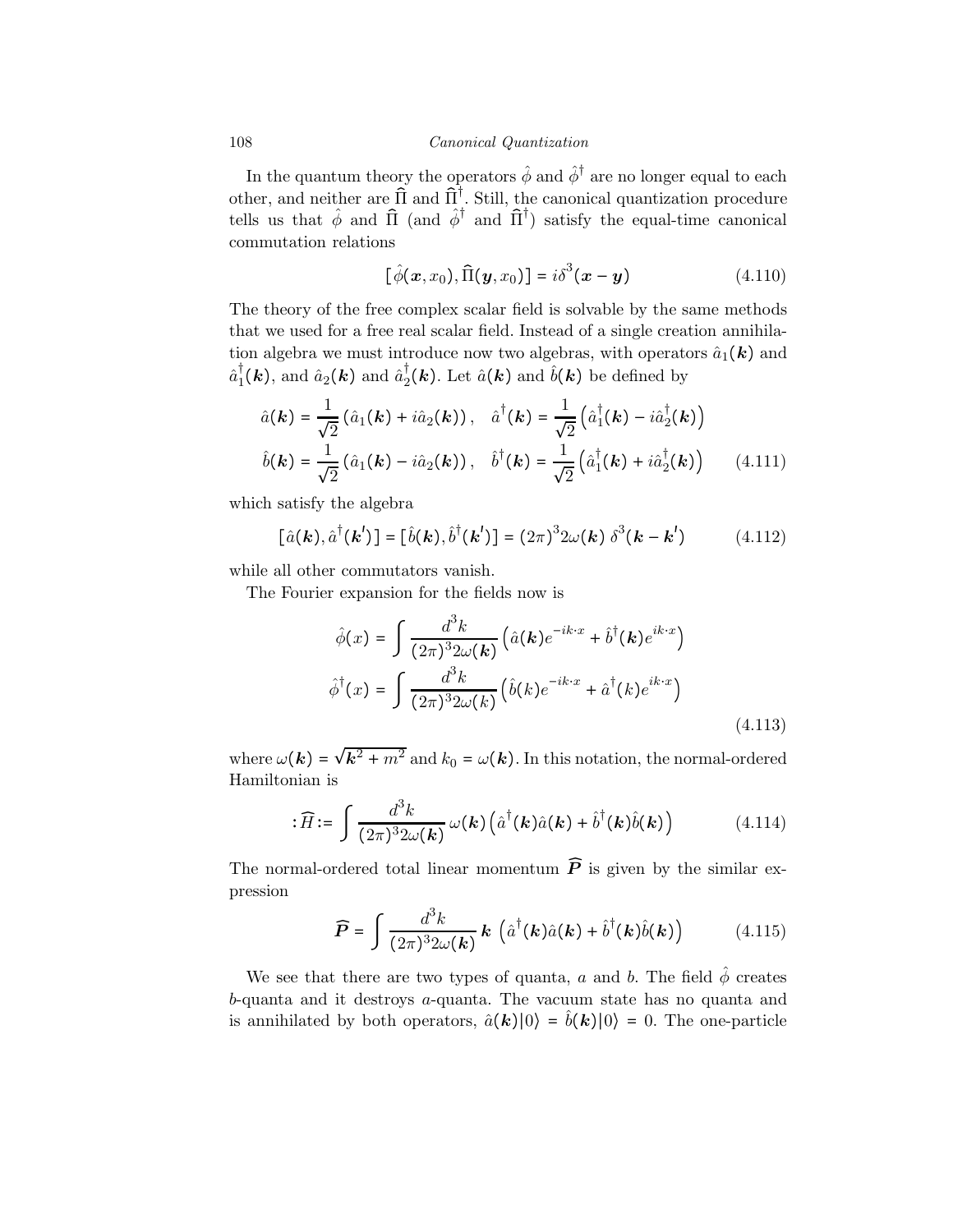states now have a two-fold degeneracy since the states  $\hat{a}^{\dagger}(\mathbf{k})|0\rangle$  and  $\hat{b}^{\dagger}(\mathbf{k})|0\rangle$ have one particle of type  $a$  and one of type  $b$  respectively. These states have exactly the same energy,  $\omega(\mathbf{k})$ , and the same momentum k. Thus, for each value of the energy and of momentum, we have a two dimensional space of possible states. This degeneracy is a consequence of the symmetry: the states form multiplets.

What is the quantum operator that generates this symmetry? The classically conserved current is

$$
j_{\mu} = i\phi^* \overleftrightarrow{\partial_{\mu}} \phi \tag{4.116}
$$

In the quantum theory  $j_{\mu}$  becomes the normal-ordered operator :  $\hat{j}_{\mu}$ : The corresponding global charge  $\widehat{Q}$  is

$$
\widehat{Q} = \mathbf{:\int} d^3x \, i \left( \hat{\phi}^\dagger \partial_0 \hat{\phi} - (\partial_0 \hat{\phi}^\dagger) \hat{\phi} \right) \mathbf{:\n= \int} \frac{d^3k}{(2\pi)^3 2\omega(\mathbf{k})} \left( \hat{a}^\dagger(\mathbf{k}) \hat{a}(\mathbf{k}) - \hat{b}^\dagger(\mathbf{k}) \hat{b}(\mathbf{k}) \right)\n= \hat{N}_a - \hat{N}_b\n\tag{4.117}
$$

where  $\hat{N}_a$  and  $\hat{N}_b$  are the number operators for quanta of type a and b respectively. Since  $[\widehat{Q}, \widehat{H}] = 0$ , the difference  $\widehat{N}_a - \widehat{N}_b$  is conserved. Since this property is consequence of a symmetry, it is expected to hold in more general theories than the simple free-field case that we are discussing here, provided that  $[\overline{Q}, \overline{H}] = 0$ . Thus, although  $\overline{N}_a$  and  $\overline{N}_b$  in general may not be conserved separately, the difference  $\hat{N}_a-\hat{N}_b$  will be conserved if the symmetry is exact.

Let us now briefly discuss how is this symmetry realized in the spectrum of states.

# 4.4.1 The vacuum state

The vacuum state has  $N_a = N_b = 0$ . Thus, the generator  $\widehat{Q}$  annihilates the vacuum

$$
\widehat{Q}|0\rangle = 0\tag{4.118}
$$

Therefore, the vacuum state is *invariant* (i.e. is a *singlet*) under the symmetry,

$$
|0\rangle' = e^{i\overline{Q}\alpha}|0\rangle = |0\rangle \tag{4.119}
$$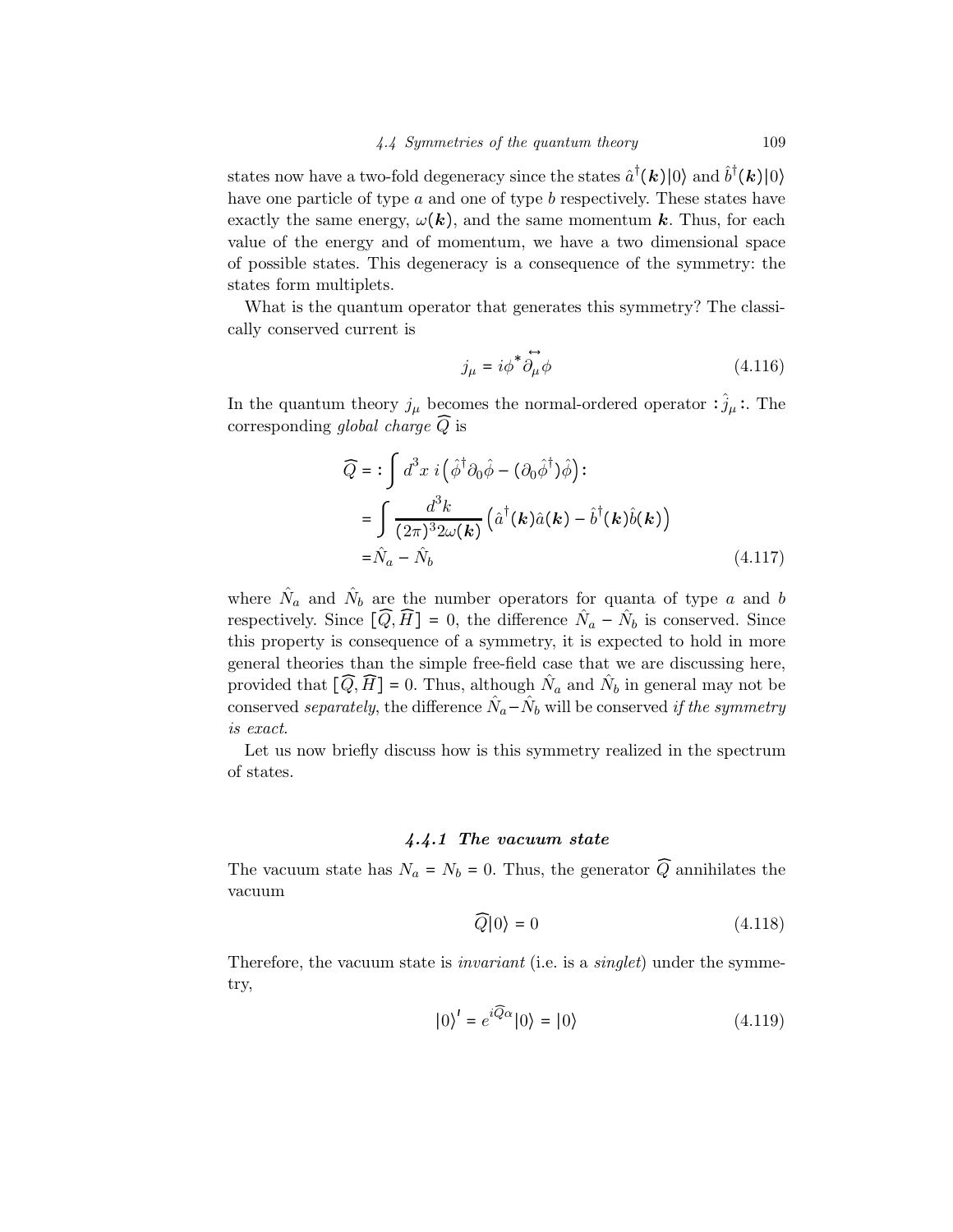Because the state ∣0⟩ is always defined up to an overall phase factor, it spans a one-dimensional subspace of states which are invariant under the symmetry. This is the vacuum sector and, for this problem, is trivial.

# 4.4.2 One-particle states

There are two linearly-independent one-particle states,  $|+,k\rangle$  and  $|-,k\rangle$ defined by

$$
|+, \mathbf{k}\rangle = \hat{a}^{\dagger}(\mathbf{k}) |0\rangle \qquad |-, \mathbf{k}\rangle = \hat{b}^{\dagger}(\mathbf{k}) |0\rangle \tag{4.120}
$$

Both states have the same momentum k and energy  $\omega(k)$ . The  $\widehat{Q}$ -quantum numbers of these states, which we will refer to as their *charge*, are

$$
\widehat{Q}|+, \mathbf{k}\rangle = (\hat{N}_a - \hat{N}_b)\hat{a}^\dagger(\mathbf{k})|0\rangle = \hat{N}_a \hat{a}^\dagger(\mathbf{k})|0\rangle = +|+, \mathbf{k}\rangle
$$
  

$$
\widehat{Q}|-,\mathbf{k}\rangle = (\hat{N}_a - \hat{N}_b) \hat{b}^\dagger(\mathbf{k})|0\rangle = -|-, \mathbf{k}\rangle
$$
 (4.121)

Hence

$$
\widehat{Q}|\sigma,\mathbf{k}\rangle = \sigma|\sigma,\mathbf{k}\rangle \tag{4.122}
$$

where  $\sigma = \pm 1$ . Thus, the state  $\hat{a}^{\dagger}(\mathbf{k})|0\rangle$  has *positive* charge while  $\hat{b}^{\dagger}(\mathbf{k})|0\rangle$ has *negative* charge.

Under a finite transformation  $\widehat{U}(\alpha) = \exp(i\alpha \widehat{Q})$  the states  $|\pm, \mathbf{k}\rangle$  transform as follows

$$
|+,k\rangle' = \widehat{U}(\alpha) |+,k\rangle = \exp(i\alpha \hat{Q}) |+,k\rangle = e^{i\alpha} |+,k\rangle
$$
  

$$
|-,k\rangle' = \widehat{U}(\alpha) |-,k\rangle = \exp(i\alpha \hat{Q}) |-,k\rangle = e^{-i\alpha} |-,k\rangle
$$
  
(4.123)

The field  $\hat{\phi}(x)$  itself transforms as

$$
\hat{\phi}'(x) = \exp(-i\alpha \widehat{Q}) \hat{\phi}(x) \, \exp(i\alpha \widehat{Q}) = e^{i\alpha} \hat{\phi}(x) \tag{4.124}
$$

since

$$
[\widehat{Q}, \widehat{\phi}(x)] = -\widehat{\phi}(x), \qquad [\widehat{Q}, \widehat{\phi}^{\dagger}(x)] = \widehat{\phi}^{\dagger}(x) \tag{4.125}
$$

Thus the one-particle states are doubly degenerate, and each state transforms non-trivially under the symmetry group.

By inspection of the Fourier expansion for the complex field  $\hat{\phi}$ , we see that  $\hat{\phi}$  is a sum of two terms: a set of positive frequency terms, symbolized by  $\hat{\phi}_+$ , and a set of negative frequency terms,  $\hat{\phi}_-$ . In this case all *positive* frequency terms create particles of type b (which carry negative charge) while